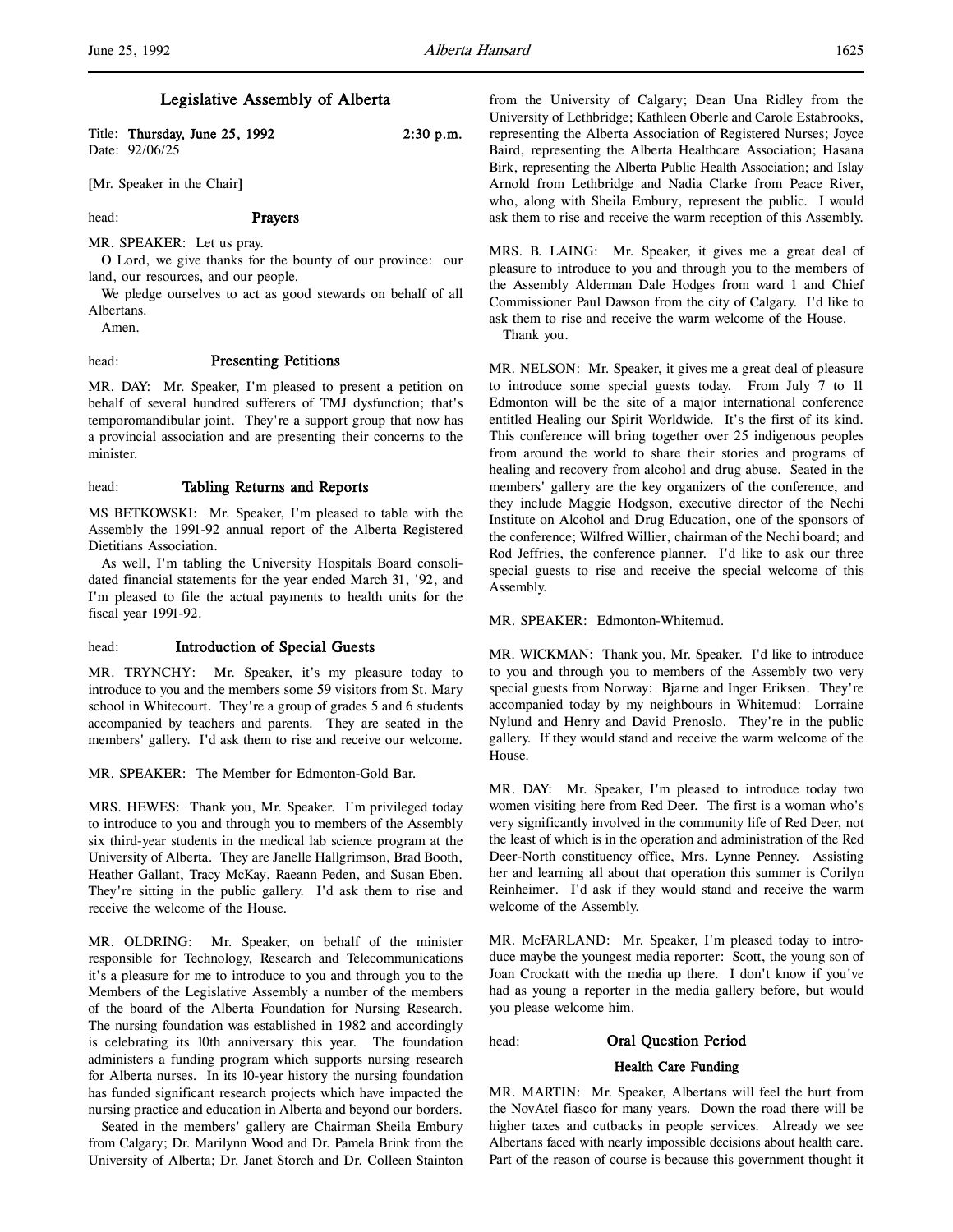could play in the U.S. cellular market. Health care providers in the Calgary area are now faced with decisions like whether they should close Grace hospital, Colonel Belcher hospital, scrap hospital plans at the Calgary General, or close Banff or Canmore or some other rural hospital near Calgary. No matter what choice they make, it's the health of Albertans that will suffer because of this government's mismanagement of NovAtel. Of course, we might mention a lot of other bamboozles; it's not only NovAtel. My question to the Minister of Health is simply this: how many Alberta hospitals are going to have to close to pay for this government's mismanagement of NovAtel?

MS BETKOWSKI: Mr. Speaker, first of all, one of the things that this government believes in very strongly is the sustainability of our health care system, and quite frankly, given the rate it has grown at, it can't sustain that rate of growth or else we won't be able to afford it. There are a couple of things the province could have done. We could have said, "Well, this is the way it's going to be in the future and that's it," or we could have said, as we are doing, "Let's go out and talk to Albertans and the health care sector itself and ask that sector: what are the things we need to do in order to ensure sustainability?" The purpose is to match the fiscal resolve with the future of our province and our health care system, and we believe it's a very important priority for this province and for the people of Alberta.

# 2:40

MR. MARTIN: Mr. Speaker, I notice she didn't talk about NovAtel, over half a billion dollars and growing, which was the question. Talk about sustainability.

My question to the minister is simply this: how can the minister not talk about the NovAtel fiasco? Isn't it true that she could use that half billion dollars to do something about the sustainability of the health system in this province?

MS BETKOWSKI: Mr. Speaker, the reason I don't speak about NovAtel is because at this point, at any rate, the Premier has not given the NovAtel responsibility to the Minister of Health. If the leader has some questions about NovAtel, presumably he'll continue to put them forward to the Minister of TRT.

With respect to the plan that we have and the statements which the Treasurer has made with respect to how the NovAtel losses will be dealt with by the province, they have nothing to do with the future of the health care system, which is what we are trying to deal with in this government. They have to do with losses being written off in previous years, which is regrettable, yes. But if we look at the history of health care support in this province and the number of dollars of support we are giving to health this year, I think Albertans can be very proud, as this government is, of the health system we have created.

MR. MARTIN: Is this what you're trying to tell us: that losing over a half billion dollars on NovAtel and all the other bamboozles adding up to \$2 billion has no implications for her in the health care scheme? That's ridiculous.

My question to the minister is simply this, Mr. Speaker: what other health services is the minister looking at cutting as she tries to pay for this government's waste and mismanagement?

MS BETKOWSKI: Mr. Speaker, I have never talked about cutting health. In fact, as the member knows from the several questions he has put to this Assembly and to me, what we are talking about is a scenario which is a possible scenario, certainly not a final one, of looking at flat dollars for health. In other

words, the dollars that we spend this year for health, some \$4 billion dedicated to health in Alberta, will continue at that level over the next five years. We know that pressures on utilization, pressures from many parts of the province for more services are important pressures and important concerns that have to be addressed. What we have to do as well is look at where we find the dollars to do that. That is the agenda we talked about. It's not about a cut; it is about looking at a better way to spend the dollars that we do dedicate to health.

As the hon. member may recall, although I will remind him, The Rainbow Report, which this government and our Premier commissioned, went out and talked to more Albertans about health than had ever been part of the history of the province. That group came back and supported the fact that the dollars we dedicate to health in this province are adequate. The question is: are we managing them in the way that we should? That is exactly the question we have put to our health providers. I know that the opposition believes that more money means more health in Alberta. Unfortunately, he won't find one of eight royal commissions across this country that agrees with him.

MR. SPEAKER: Second main question, Leader of the Opposition.

MR. MARTIN: What a beautiful phrase, Mr. Speaker, after losing money on NovAtel, MagCan, and all the rest of them.

# Magnesium Plant

MR. MARTIN: My second question continues with this, Mr. Speaker. It's hard to outdo the incompetence of the government in the NovAtel fiasco, but let us not forget that this government has been totally incompetent in a number of their ventures. It's a contest to see who can lose the most money. Let's move from the NovAtel fiasco to MagCan. Since I raised the MagCan disaster created by this government 14 weeks ago, the government has had to make another \$3 million interest payment on its \$103 million MagCan loan guarantee. The Minister of Health could have used that \$3 million. The tax exposure is now \$118 million and growing. My question to the Treasurer: will the Treasurer explain why this government says that it cannot afford a public inquiry into the NovAtel mess, yet it can waste \$33,000 a day through inaction on MagCan?

MR. JOHNSTON: Mr. Speaker, we have had a fairly full update on MagCan over the course of the past few weeks. In particular, we have talked about the way in which we are securing the asset because at some point there may be a call upon the guarantee, although at this point the guarantee has not been called. Secondly, we are seeking legal advice as to how to ensure that the technology comes back to the province of Alberta. Finally, as others have said over the course of the past few months, we will begin to shop that company worldwide to ensure that we can maximize the value in that entity and therefore reduce the government's exposure.

At this point we have budgeted fully for the debt carrying costs. We have not been called upon to make any call on the guarantee at all, and we are now just securing the position. It's an unfortunate question. We've negotiated with Alberta Natural Gas in particular, who were the operators of the project, and they operated very professionally in ending their commitment to the project and in fact transferred to the province any rights which they may have had as residuals in that entity.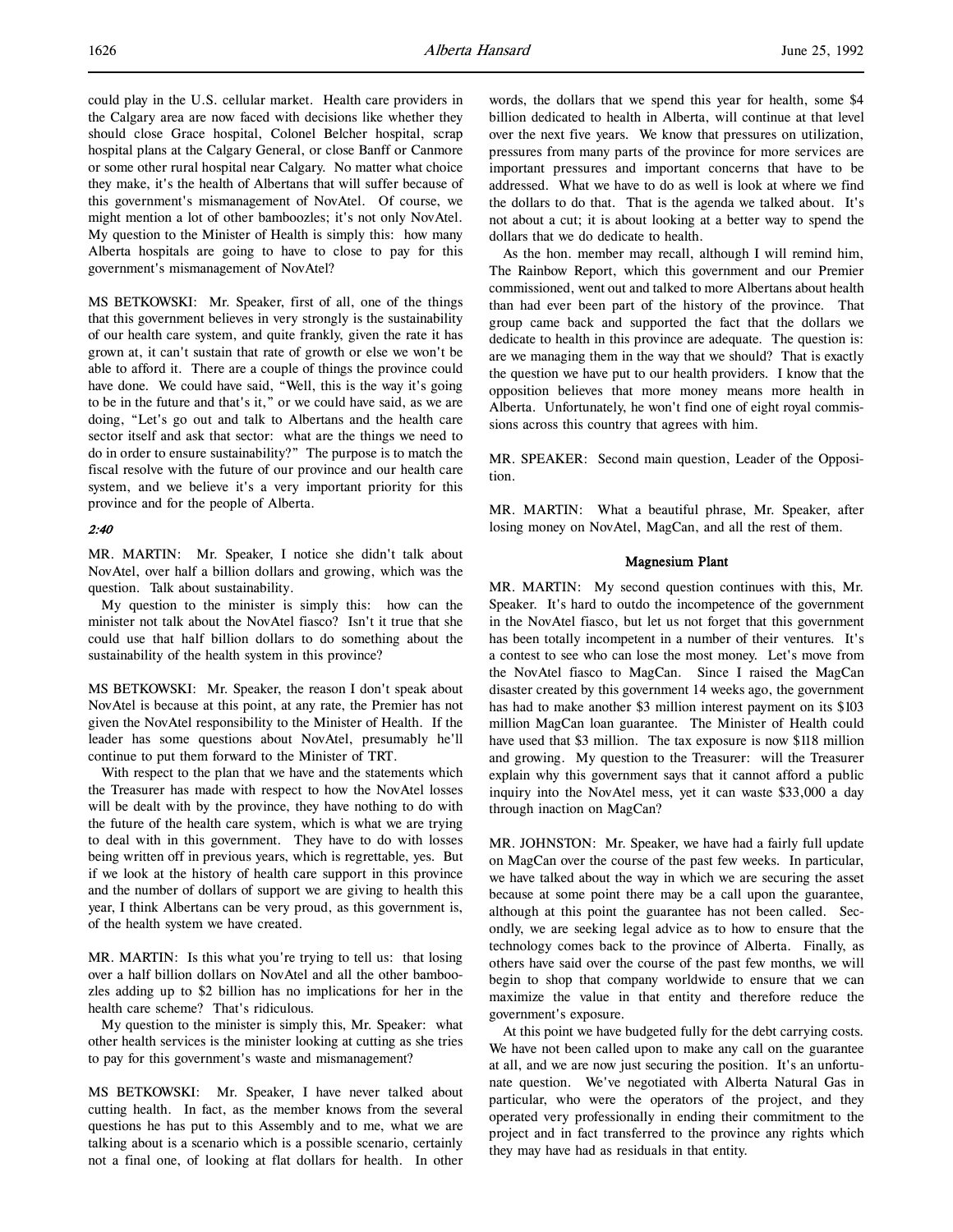The Treasurer alluded to Alberta Natural Gas. They still own the MagCan facility, and they say that they're not holding up the transfer of ownership. We talked to them today, Mr. Speaker. They say that the government is to blame because the technology used in the plant is still owned by a company called MPLC Holdings, based in the Cayman Islands. My question to the Treasurer: will the Treasurer tell this House why it has taken so long to secure ownership of the technology used in the plant?

MR. JOHNSTON: Mr. Speaker, I just answered that question. I said that our legal advice is that we're now attempting to secure all the rights to both the technology and the plant. ANG have given up their position. The technology is still uncertain, but our legal people are working on it, and we expect to have a firm position in a very little while.

MR. MARTIN: They said that a year ago, Mr. Speaker. That firm position will probably be in about five years from now.

The Treasurer should be aware that six weeks before the shutdown, Alberta Environment issued a control order against MagCan for exceeding emission standards for chlorine and carbon monoxide despite the fact that the plant was operating well below capacity. So even if we get this technology, it's probably useless. My question to the Treasurer: will the Treasurer now finally admit the truth to Albertans instead of hiding as he did with NovAtel and the rest of it, that most of the \$118 million will be lost to the taxpayers of Alberta?

MR. JOHNSTON: Well, Mr. Speaker, again you hear this rhetoric of despair from the Member for Edmonton-Norwood. There's no doubt that the opposition party is putting the worst face on the MagCan situation and is trying to deny what in fact is happening here in Alberta.

Let me say that this government has had to make some investments. We've had to encourage and participate with the private sector to get the diversification of this economy going. Why do you think that happened, Mr. Speaker? Why do you think we're the only province in Canada that's had real economic growth over the course of the past year? It's because we have had a diversified economy, and it's because we have been generating new jobs here in Alberta, some 200,000 new jobs in this province. That's why this economy is better than any other economy in Canada and growing strong. [interjections]

# Speaker's Ruling Decorum

MR. SPEAKER: Hon. Member for Edmonton-Kingsway, you were called to order yesterday in the course of the debate. Please don't complicate things today. [interjection] Order.

Edmonton-Glengarry, on behalf of the Liberal Party.

# NovAtel Communications Ltd.

MR. DECORE: Mr. Speaker, Albertans have been told by the Conservative government for many weeks now that NovAtel was involved in systems financing only. We know that the wizards in the financial department of NovAtel went way beyond systems financing when they gave moneys for shareholders' bonuses, moneys to purchase non-NovAtel equipment, pay wages, and so on and so forth. Through question period yesterday we've discovered that the Treasurer confirms that NovAtel financial officials have been hired by North West Trust – and I understand there are six people in particular – to do and help in the collection of the NovAtel portfolio. I'd like to ask the Treasurer: why, Mr. Treasurer, would the government agree to put the same people that created the problem in a position of collecting these moneys? Why would you do that?

# 2:50

MR. JOHNSTON: Well, the Member for Edmonton-Glengarry is just wrong again, Mr. Speaker. You see, in most businesses there's a separation between the sales force and the collection force. What North West Trust has brought on contract has been the collectors. Now, everyone who's been involved in the banking business knows that over a period of time through the economy you'll find that one bank manager is the guy who puts the money out and pretty soon another bank manager comes along and starts to collect. Well, in the case of NovAtel loans, we now have the collectors in place.

MR. DECORE: Mr. Speaker, that's weird. That is weird.

Let me put the second question to the Treasurer. If North West Trust will not be carrying the loan portfolio of NovAtel and North West Trust needs to take financial personnel from NovAtel, why use North West Trust at all, Mr. Treasurer?

MR. JOHNSTON: Mr. Speaker, we did use North West Trust. This is probably one of the few financial institutions which is head-officed in Alberta, which is owned by Albertans, which employs Albertans, where the economic spin goes to Albertans. You talk about that simple equation. I guess the Member for Edmonton-Glengarry would rather that we hired somebody whose head office is in Toronto, because Toronto and Ottawa are calling the political shots for that party.

MR. DECORE: Mr. Speaker, all Albertans want is fairness and a lack of negligence in solving these problems, and they're getting a continuance of negligence from the government.

My last question to the Treasurer is this. Mr. Speaker, it's clear that the Treasurer didn't hear my question yesterday, and I want to put it in simple terms to make sure he understands it. I want to know, Mr. Treasurer, why the government did not tender this portfolio collection package.

MR. JOHNSTON: Mr. Speaker, we've had the rhetoric of despair from the Member for Edmonton-Norwood; now we have the Disciple of Doom across the way. Again, what we have said is that we want to maximize the economic impact for Alberta. The Liberal Party, the sales tax party of Alberta, has had two suggestions. One, Mr. Bruseker said that he would charge \$180 million for the fees; \$180 million is his suggestion. Then we heard the Member for Edmonton-Glengarry across the way. The Leader of the Liberal Party who represents sales tax in this province has also suggested that it be 13 percent. Let me make it clear, Mr. Speaker.

MR. DECORE: What's the answer?

MR. JOHNSTON: The answer is that the collection fees for North West Trust are quite reasonable in this case. It'd be around 2 percent, which is quite reasonable for the economy, and it's because North West Trust is willing to do it for 2 percent or so. It's the lowest possible rate, and it's going to maximize the benefit for Albertans in terms of collection costs, economic benefit, and the facility itself is in place. It just makes common sense, and of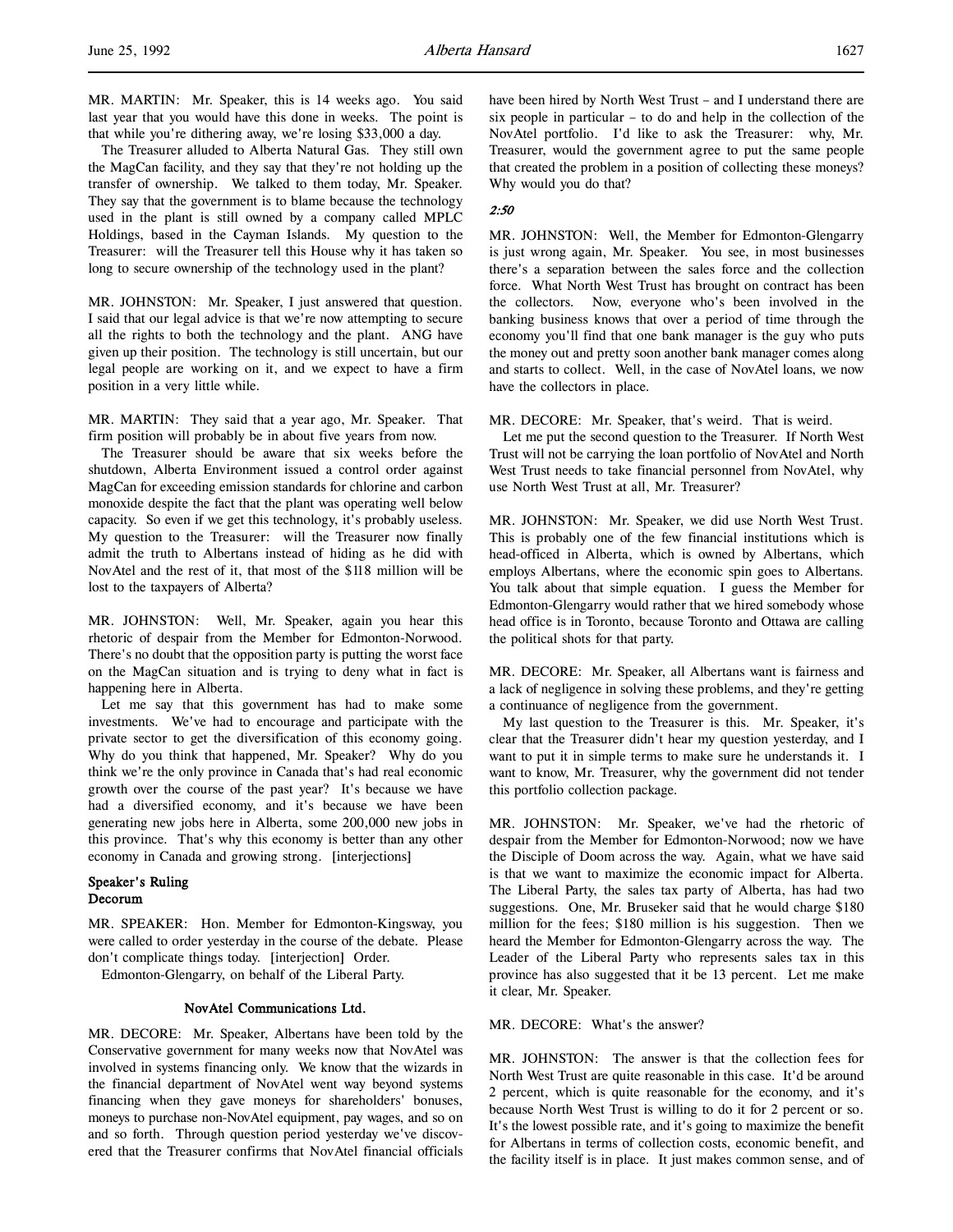course common sense is unknown to the Member for Edmonton-Glengarry.

MR. SPEAKER: Calgary-Fish Creek.

# Health Care System

MR. PAYNE: Thank you, Mr. Speaker. In her reply to the Leader of the Opposition's first question today the Minister of Health used the phrase "the sustainability of our health care system." As you may be aware, the minister recently returned from a meeting of federal and provincial ministers of health and finance. I'm wondering: can the minister indicate to the Assembly what information, plans, or agreements she obtained in that national forum that would be relevant to us here in Alberta concerned with the affordability and the sustainability of our health care system?

MS BETKOWSKI: Mr. Speaker, first of all, it's nice to be home in Alberta. I can say that the health and finance ministers met at the instruction of the first ministers to ensure that reform was accelerated across Canada and that in fact we were able to pass on a sustainable health care system to the next generation. It was in that framework that health and finance ministers came together in Hull, Quebec, last Wednesday and Thursday. I believe it was a very important meeting, because what it provided was an opportunity for mutual learning between both the provincial finance ministers and the health ministers to understand the effort of reform that's going on right across this country in all the provinces to ensure sustainability and as well to recognize the reality that the federal government by the year 2005 is moving out of the total cash transfer plan to the provinces to help support health care. We thought it was important to recognize that each of the groups has an agenda with which we must work, but it was also important to recognize the interconnectedness of those agendas.

Perhaps the Provincial Treasurer may wish to supplement my response.

MR. PAYNE: Well, Mr. Speaker, if I could just pick up on the minister's reference to the interconnectedness of what we're doing in the provinces, I presume that the minister was provided considerable information as to how the other provinces are dealing with their funding problems. Could the minister make a comparative statement as to the relative strength of our health care system and whether any of their funding initiatives could be considered here in Alberta?

MS BETKOWSKI: As health ministers I think we're certainly looking to each other to try and identify the things that we're all doing on the major cost drivers in health. Those major cost drivers, as I've indicated before, are technology, capital infrastructure and equipment, and health resource planning. In fact we now have a national plan on health resource planning for physicians. I think others will come as we look to how we might link the issue of utilization of our health care system with better health outcomes. The whole purpose of the meeting was to ensure that we have a health care system that we can afford, that we can pass on to the next generation. I think there is a lot of learning that can go on.

One of the important things that Alberta is doing I think differently than the other provinces is that we have opted in our province to do a collaborative process where we've attempted to broaden out the decision-making with respect to the change that must occur if we are to keep the process sustainable. Interestingly, virtually all of the other provinces have given up on a collaborative effort where they're going out to ask and are simply going out and saying: this is the way it shall be. We believe it's an important part of the practice of democracy. We've always recognized in this province that we do it in our own Alberta way.

#### Supports for Independence Program

MS MJOLSNESS: Mr. Speaker, people on social assistance who are lucky enough to find a job immediately lose financial assistance for such things as prescription drugs, dental and optical care, and they must pay their own health care premiums. As many of these jobs are very low paying, many groups, including the Alberta Advisory Council on Women's Issues, are concerned because a loss of these benefits is a primary disincentive to accepting employment and forces many families to remain on social assistance. My questions are to the Minister of Family and Social Services. Given that this minister promised to introduce a transitional health benefit program by March of 1992 and has failed to do so, I would like him to please explain when he plans on implementing this very badly needed program.

MR. OLDRING: Mr. Speaker, I'm not sure where the member got her date from, but certainly we indicated as a part of our social reforms in the province, as part of the supports for independence program that we recognized there was a need to be able to extend transitional benefits as it relates to health and dental in particular. We're in the process of implementing those reforms. That continues to be a part of our agenda, and hopefully it won't be too, too much further.

MS MJOLSNESS: Mr. Speaker, the promise was made in the material from the minister, and it stated very clearly that this minister would implement this particular program by March of 1992.

My supplementary. The minister made the promise two years ago when he introduced the supports for independence program. I'd like the minister to now please give these families a specific date when he plans to implement this program instead of just being vague and saying: we're looking at it; we may implement it in the future.

MR. OLDRING: Mr. Speaker, we're not being vague at all. We made it very clear that that was a part of our social reforms. The member knows that the changes we're making are pretty substantive, that we're going through some major steps, some major changes. That's a part of it, and as we said all along, we had hoped to have the full program implemented within a two-year time frame. We're still striving for that.

MR. SPEAKER: Edmonton-Gold Bar.

# Health Disciplines Training

MRS. HEWES: Thank you, Mr. Speaker. The Minister of Health has explained the discontinuation of the medical stipend program, that it's due to the present fiscal situation we're in. What's not understood is why some students who had signed an agreement, a contract stating that they'd be paid the full amount of their stipend up to May 1993 have now been told that effective July 1 of this year that stipend's cut in half. I'd like to table the documents that attest to this. My question is to the Minister of Health. What are these students, some of whom are in the gallery today, supposed to do?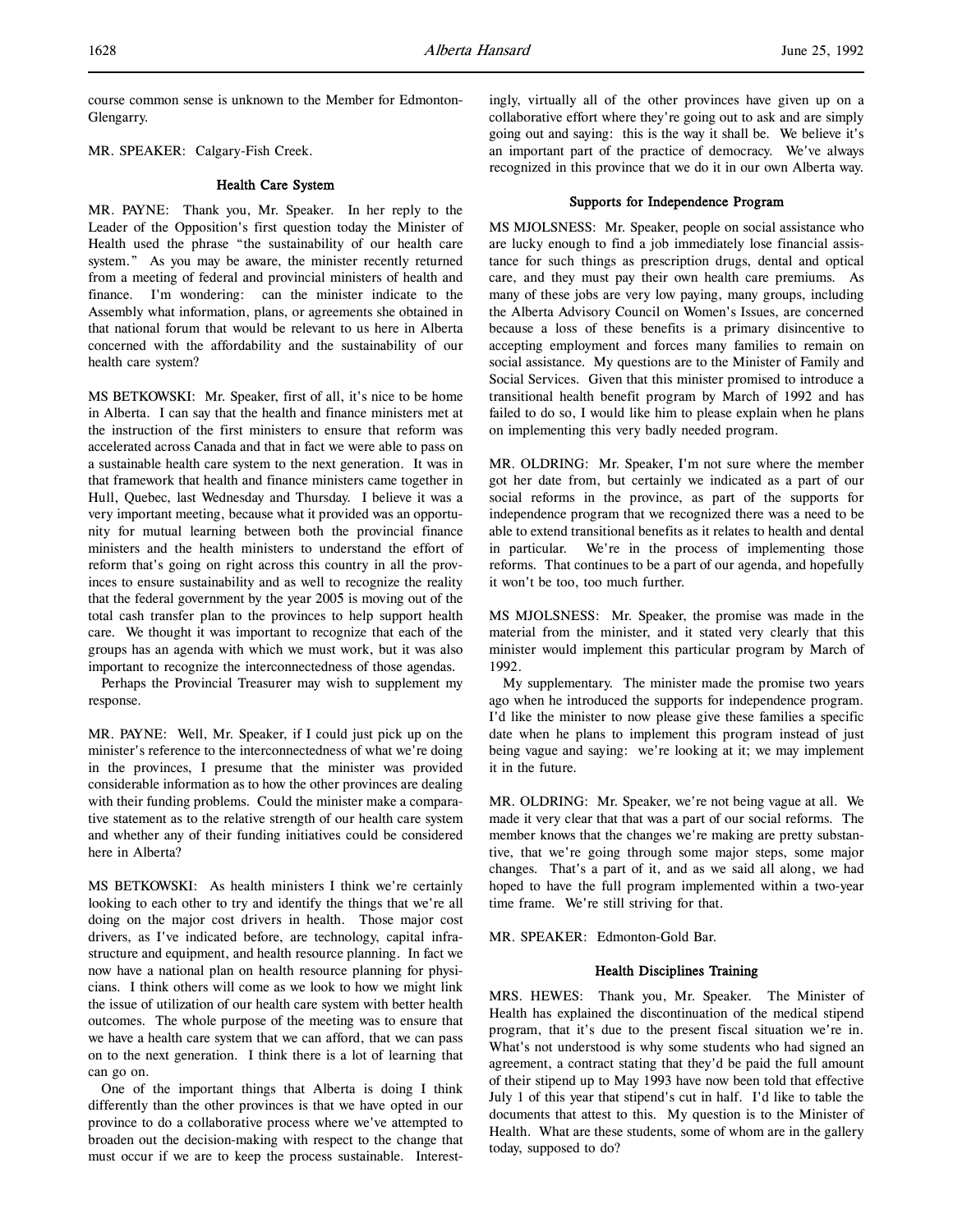# 3:00

l,

MS BETKOWSKI: Mr. Speaker, I'll go over it a third time for the House, because the questions haven't changed. If we look at the stipend program that has been in place in the province over the last several years, we find that of about 35 health disciplines in Alberta only 16 were receiving a stipend. So we came to the point of making a choice as we attempted to make our system fairer, and the choice was: do we extend the stipend to all 35 health disciplines, or do we make the difficult decision and say that in fact a stipend is really support during the education of an individual in health disciplines and therefore more appropriately should be funded under our student bursary and student grant programs. We opted for the latter. I acknowledge that it is a difficult reality to take, but I think that given the choice, I still would opt for and recommend the way we went in this fiscal year.

MRS. HEWES: Mr. Speaker, many of these students cannot get student loans. This is not an option for them.

Mr. Speaker, this is a written contract. This is a contract between the department, the hospital, and the students. I need to ask the minister: will the government not honour its part of the contract?

MS BETKOWSKI: Mr. Speaker, we are in the process of doing this over this full fiscal year. We believe we've been as fair as possible to students and to the good of the health care system. The issue with respect to receiving stipends from the Students Finance Board is one where an individual must show that they have financial need in order to qualify for the stipend. I don't believe that's an inappropriate question to be asked of a student in this kind of fiscal situation in the province, particularly when half of the health disciplines weren't receiving any. So it is an issue of fairness. They will not be cut off altogether except over the phasing in of this fiscal year. We gave them a warning, and I believe it's an appropriate way to proceed.

MR. SPEAKER: Cypress-Redcliff, followed by Edmonton-Avonmore.

# Agricultural Processing Support

MR. HYLAND: Thank you, Mr. Speaker. My question is to the Minister of Agriculture. On a tour in my constituency in February the minister was asked questions related to the old Alberta/Canada nutritive processing agreement, which had come to an end. I asked him a question in early April about the effective date of the new agreement. I believe he said that he thought the agreement would be signed somewhere in mid May. We are now in the third week of June. I wonder if the minister can inform the Assembly if we are any closer to the signing of that document than we were in early April.

MR. ISLEY: Mr. Speaker, yes, we are slowing moving closer to the signing of an agreement. As of last week it cleared the federal Treasury. There were some changes made at that level which will necessitate discussion at our priorities committee, which I'm hoping can be accomplished early in July.

MR. HYLAND: My supplementary, Mr. Speaker, would be to the minister. With the time that it's taken to get the federal agreement onside and now that we have to go back through the decision system, is he making arrangements through his department so that people who have been waiting – and we're probably a year now without an agreement, putting off secondary processing, which is so important in our agricultural industry. Will they be ready momentarily to start accepting applications once the agreement is signed?

MR. ISLEY: Once the agreement is signed, Mr. Speaker, everything is in place to start accepting applications. I might also add that a number of people and companies proposing projects have already initiated discussions with the Ag Development Corporation.

MR. SPEAKER: Edmonton-Avonmore.

# Sexual Abuse by Doctors

MS M. LAING: Thank you, Mr. Speaker. My questions are to the Minister of Health. A recent task force looking into sexual abuse by physicians has called for zero tolerance of this behaviour. This position requires vigilance on the part of physicians as well as the public. Will the minister now introduce legislation requiring all health care providers who have reasonable and probable grounds to believe another health care provider is abusing his or her position of authority and trust to report these concerns to the appropriate professional body?

MS BETKOWSKI: Mr. Speaker, I'm not sure that it requires legislative action on the part of the province. I certainly commend the College of Physicians and Surgeons for setting up its sexual abuse hot line. It obviously provides an avenue for registering complaints that is comfortable for patients.

MS M. LAING: Mr. Speaker, the Child Welfare Act certainly requires that it be reported if one believes the abuse of authority and trust is going on, and I think this kind of legislation would be helpful in this case.

This report also calls for changes in legislation to increase maximum penalties for misconduct by physicians. Will the minister now bring forward that legislation?

MS BETKOWSKI: Mr. Speaker, I think we must always keep in mind that a complaint of abuse is just that. It is not proof of abuse. However, if there are legislative steps that we need to do as we review the report of the college, certainly that will be something we will bring forward through our caucus and through the normal route. Certainly I don't want to leave the member with the impression that I don't think the report is of value. Now that we have the final report, we can get on with the review of the things we need to do in order to ensure that it operates effectively.

# Prescription Drugs

MS BARRETT: Mr. Speaker, while the Minister of Health was away at conferences looking at the future of health care and the costs involved, the Minister of Technology, Research and Telecommunications, who already has a phenomenal background in extraordinary management with respect to the NovAtel fiasco, had the gall to issue a public letter stating that he was advocating that the drug patent legislation be extended to between 17 and 20 years, and he's asking the feds to do this knowing full well that it's going to cost Alberta taxpayers through the health care system some \$40 million or \$50 million a year. I'd like to ask the Minister of Health if she agrees with the TRT minister, and if she doesn't, will she do a counter letter to the feds saying, "Don't do anything worse to us on drug patent legislation?"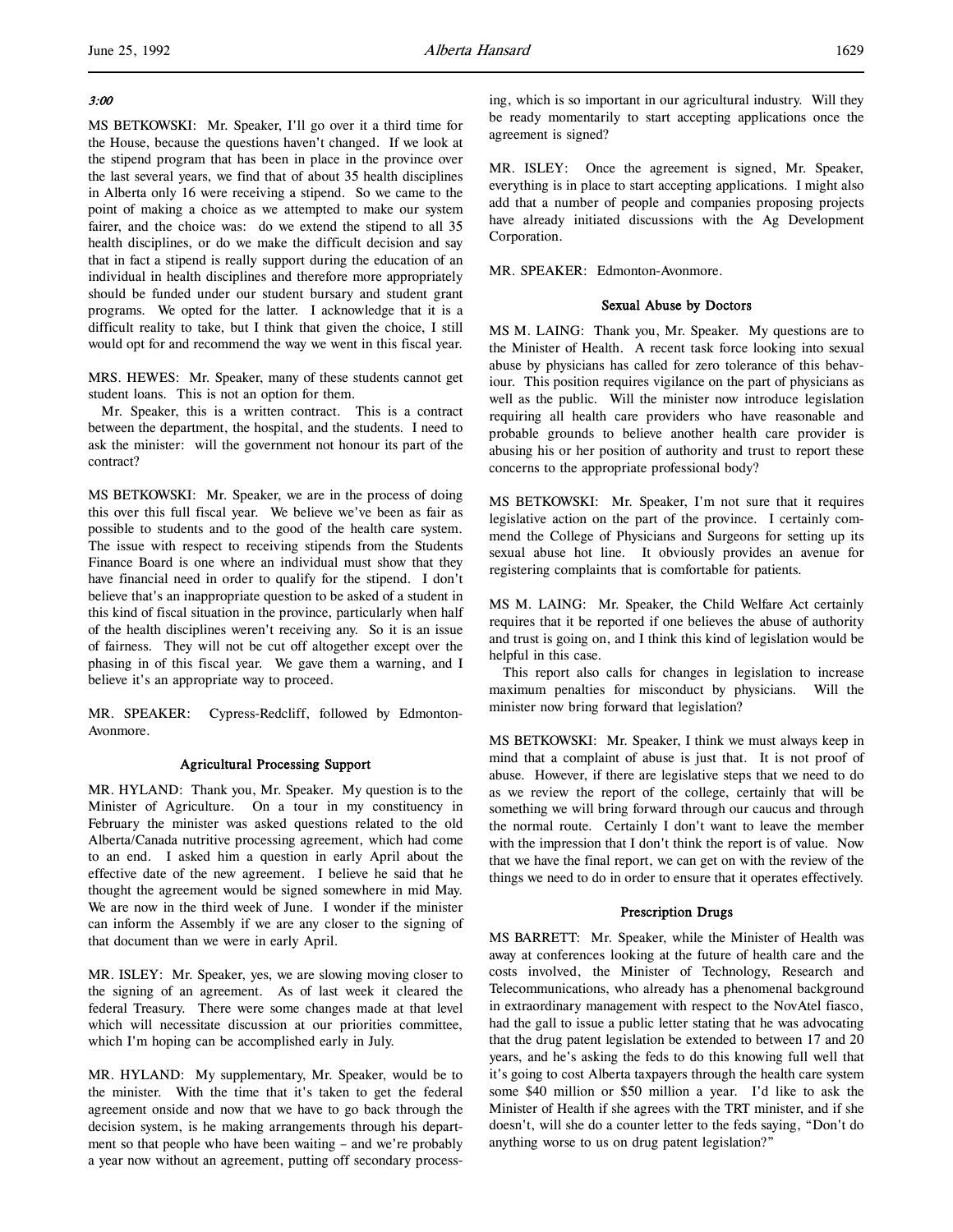MS BETKOWSKI: Well, I think you did actually miss me. It's kind of nice to be back dealing with the questions.

I think it's fair to say that I don't enthusiastically welcome Bill C-22 onto the federal agenda. I think that the issue is that drug patent legislation is not just a tool of economic development and wealth creation in our country. It is also a tool of research and development, and it is also something that health care costs must absorb to a degree. My sense is that the federal government has basically opted for its role as an economic development tool, and I think the plea that health ministers made to the federal health minister when we met with him last week was: understand that this is a balance among several interests, not just one single interest.

One of the issues that I think we must look at in Alberta is the need for a national pharmaceutical strategy, which the federal minister has promised us as health ministers that he will implement, in order to ensure that the price of drugs as part of the health system is kept at a reasonable level. I have no reason to believe he won't do that.

MS BARRETT: I do, Mr. Speaker. He belongs to a Conservative government.

Mr. Speaker, let me remind the minister of the facts here. Western Canada, four provinces, gets only 8 percent of all pharmaceutical R and D in Canada, and it's a shrinking market, not growing. Will the minister now undertake to let her federal counterparts know that the pharmaceutical companies didn't run away when they only had seven-year patent protection and they're not going to run away now, that it's the health care of Albertans and Canadians that counts first, and ask them to drop the nonsense on Bill C-22?

# 3:10

MS BETKOWSKI: No, I won't do that, Mr. Speaker, and I'll tell you why. It's not just the issue of new patent drugs coming onto the market that is the contributing factor to the rising cost of drugs as part of the health care system. There are other factors at play too, including utilization of health care, demography, aging of the population: all those kinds of issues. It is also important – and perhaps New Democrat governments forget this as well – that the issue of research and development, the issue of creating a private sector that can promote new knowledge and creativity in drugs is an important part of dealing with healthier Canadians, which is hopefully our collective goal as governments.

Finally, I have in fact spoken to and will confirm in writing my concerns about the retroactivity effect of the legislation, because it does go back to December of '91. I think that is extraordinarily difficult for generic drugs that may have been in the system before the legislation was imposed, and I certainly will confirm that in writing, having spoken to the minister in that regard.

MR. SPEAKER: Edmonton-Whitemud.

#### Gaming Commission

MR. WICKMAN: Thank you, Mr. Speaker. Last year we saw the Premier appoint his friend and a former Tory candidate to the Alberta Gaming Commission at \$250 a meeting. Today we get a press release issued by the minister responsible for the Alberta Gaming Commission, and at first I thought somebody was pulling my leg, but it's the truth. He's been appointed as chairman at \$87,000 a year. To the Premier: when is this outrageous practice of putting pals in high-paid positions going to stop?

MR. GETTY: Mr. Speaker, we've certainly discussed this before in the House. What the government does is assess the candidates and make appointments of those who are most qualified.

MR. WICKMAN: Mr. Speaker, assess the candidate against whom?

If that's the case, my next question: is the Premier prepared to void this appointment and demonstrate integrity by posting the position so that the best candidate gets the job?

MR. GETTY: Mr. Speaker, I understand that the hon. member is against barbers for some reason. I guess it doesn't fit his ideal.

MR. WICKMAN: Point of order.

MR. GETTY: What has happened is that the minister responsible for the Gaming Commission has assessed the candidates. This candidate was vice-chairman of the commission and had been a commission member, performed very well in that job, and therefore has all the qualifications for chairman.

I'm very, very disappointed in the hon. member, who, in partnership with his leader, managed to get himself hired by the city of Edmonton when he thought he was a perfect candidate, I gather, to be hired into the mayor's office. Surely the then mayor of Edmonton must have thought that he was a qualified candidate.

MR. SPEAKER: Rocky Mountain House.

#### Municipal Taxation

MR. LUND: Thank you, Mr. Speaker. Once again we're at the time of year when municipalities are sending out their tax notices to property owners. In this province, because of the partnership between the municipal councillors and this government, the level of property taxes are the lowest in Canada. If one is to look at the vast array of services that are available for Albertans, provided by both the municipalities and the provincial government, few if any municipalities anywhere in Canada could truly compare. In the last few weeks a concern has been raised with me that deals with the question of property taxes that are levied against certain artistic groups who lease municipally owned property. It has been suggested that municipalities are only now levying taxes against these groups as a direct response to an amendment that was approved in this Legislature last year. My question is to the Minister of Municipal Affairs. Would the minister please advise me and the Assembly as to the real situation that exists?

MR. FOWLER: Thank you. Mr. Speaker, if in fact Alberta municipalities do issue the lowest tax notices to ratepayers in Canada, I am pleased to hear that, and I'm sure that to a considerable extent it's through the excellent partnership that exists between the provincial government and the municipal government.

In respect to the specific question, prior to 1988 municipally owned land which had improvements on it and was leased to either the private sector or third parties could not and was not in fact taxed. This was brought to our attention by one of our cities in the province because in comparison to provincially owned land, on which in fact improvements were taxed if it was leased, it was felt to be unfair. In response to that municipality and other cities in the province, we amended the Act in 1988, which brought about a situation where irrespective of the land being owned by the province or the municipality improvements that were leased to the third parties were in fact taxable. That was done at the time. Further to that, in 1991 it was realized that many of these artistic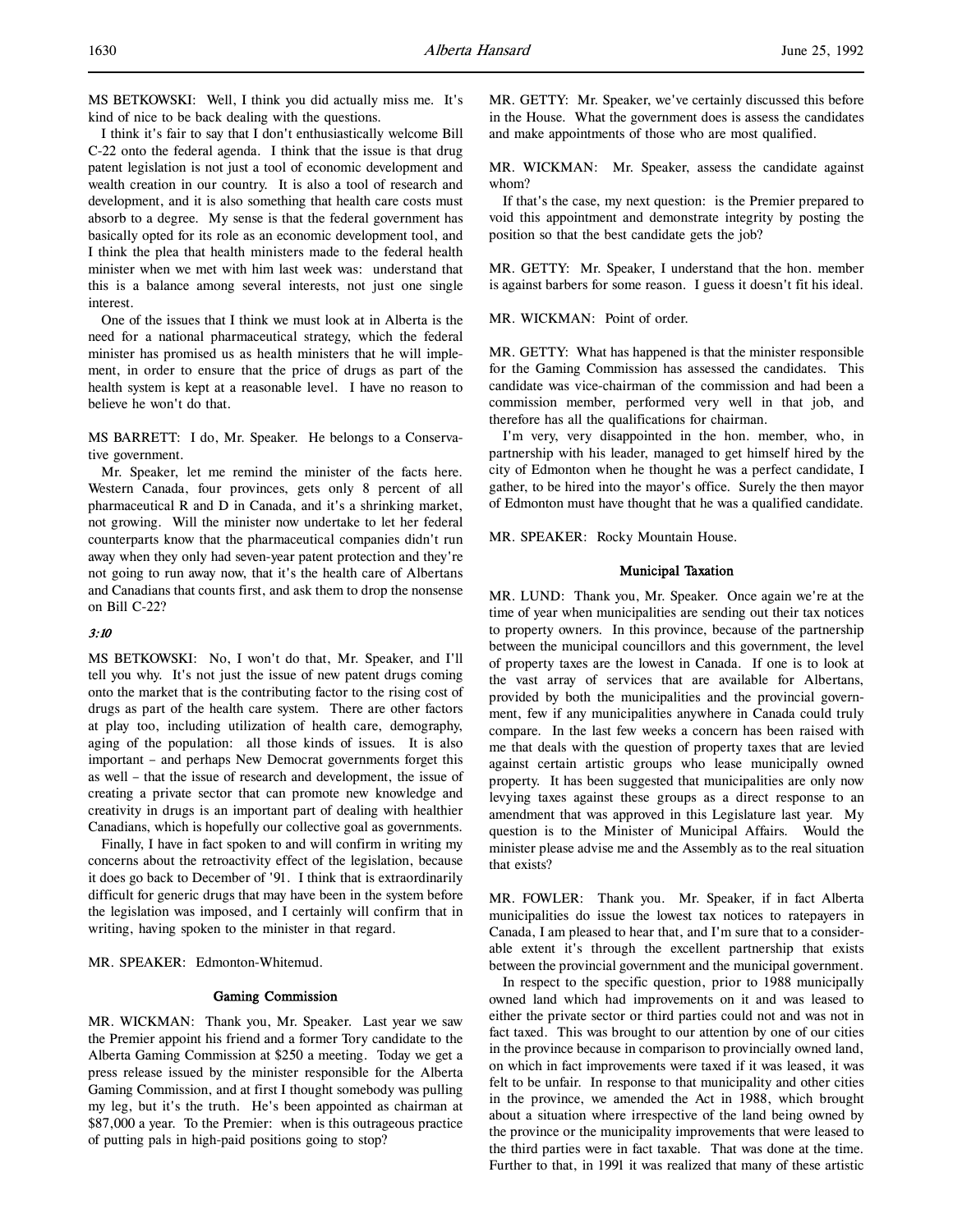groups or cultural groups were also caught up in this new legislation, and legislation was passed in 1991 which in fact permitted the municipalities to pass their own bylaws which would exempt the lessee from paying taxes on improvements on that. It is within the power of the municipalities to correct that if they so choose.

MR. SPEAKER: Supplementary.

MR. LUND: Well, thank you, Mr. Speaker. Given that it's over a year since these amendments were passed and given that the mayor of the second largest city in this province doesn't seem to be aware of these provisions, would the minister please advise if he has any innovative methods of letting the municipalities know about the amendments so that they can act on them?

MR. FOWLER: Again, Mr. Speaker, the former reeve of the municipal district of Clearwater No. 99, being a former municipal politician, is in all probability aware of the paper war that is conducted in municipal governments and exists in the provincial government. I believe it is not uncommon for legislation to be passed that affects municipalities that reeves and mayors and councillors do not become fully familiar with. I will be in a series of meetings this fall with municipal government people and will be discussing this and what is the best way to bring to them information which is important to the operation of the municipalities.

MR. SPEAKER: Edmonton-Strathcona, followed by Calgary-McKnight.

# Corrections Facilities

MR. CHIVERS: Thank you, Mr. Speaker. On June 16, when I asked the Solicitor General about his denying me permission to tour the Fort Saskatchewan correctional institution, he stated to me that he was concerned with security and with the intent of certain persons. On June 19 he stated again that he was concerned with going into these facilities for other purposes. Since the Solicitor General has stated to the Speaker that he has now suspended all MLA visits to the facilities, will he tell the Assembly when and why he ordered the suspension of all MLA tours?

DR. WEST: Mr. Speaker, I have dealt with that, and it has been dealt with by this Assembly.

MR. CHIVERS: Mr. Speaker, I was hoping that the Solicitor General might now tell me that the reason he refused me was not that I'm a security risk, that it was not my ulterior motives, and it was not anything else but my safety. Will the Solicitor General now tell the Assembly precisely what concrete steps he has taken in connection with his purported review of the policy?

DR. WEST: Mr. Speaker, as I said, I've answered that question.

MR. SPEAKER: Calgary-McKnight.

MR. MITCHELL: He duped the Speaker.

# Speaker's Ruling Criticizing the Speaker

MR. SPEAKER: Order please, hon. Member for Edmonton-Meadowlark. Stand up, please, and retract that statement.

MR. MITCHELL: I retract that statement, Mr. Speaker.

MR. SPEAKER: The Chair assumes that there was an apology attached to that, hon. member.

MR. MITCHELL: Yes.

MR. SPEAKER: For the record.

MR. MITCHELL: There is an apology attached to it.

MR. SPEAKER: Thank you very much. Calgary-McKnight.

#### 3:20 School Amendment Act, 1992

MRS. GAGNON: Thank you, Mr. Speaker. The Minister of Education has introduced Bill 41, which deals with a number of items very important to the education system in Alberta. With the exception of section 23 rights, and user fees, there's a growing protest about the lack of consultation with regards to the Bill. My question to the minister is this.

MS BARRETT: That's Stan's question.

MRS. GAGNON: No. Stan's questions were entirely different.

MR. SPEAKER: Calgary-McKnight, I'm sure you're well aware and perhaps even relieved to discover that you're answerable to the Chair, not to Edmonton-Highlands.

MRS. GAGNON: My question is: why did the minister not consult with affected parties regarding all those other items in the Bill?

MR. DINNING: Well, Mr. Speaker, the consultation process on Bill 41 really goes back, in some parts, over the last 10 years. I think about the Charter of Rights, which put in place section 23. The discussion over the last 10 years has resulted in a made-in-Alberta model of management and control of Francophone schools by Francophone parents.

The school trustees have been calling upon the government to establish an electoral boundaries commission for school boundaries, and rather than taking that top-down, more authoritative approach, what we did was put in place enabling legislation to respond to those needs. User fees were a matter that was before the courts, which places in jeopardy the collection of nearly \$50 million in instructional fees, material fees and which will have a serious repercussion on school boards. They requested that we make that change.

The matter of quorum, Mr. Speaker, was something that school trustees had come to the government on several times. It's a vexatious issue for several school boards. We are responding. We're responding to requests by a number of school superintendents, including the Conference of Alberta School Superintendents, and a number of school boards that they would prefer to get out of the home schooling business altogether. What we're doing is responding to those people as well as to many home schooling parents who have requested that they have the opportunity to go to accredited private schools to have their home education program overseen.

So, Mr. Speaker, virtually every single clause in that legislation is there in response to requests by school boards, by teachers, and by several other stakeholders in this province.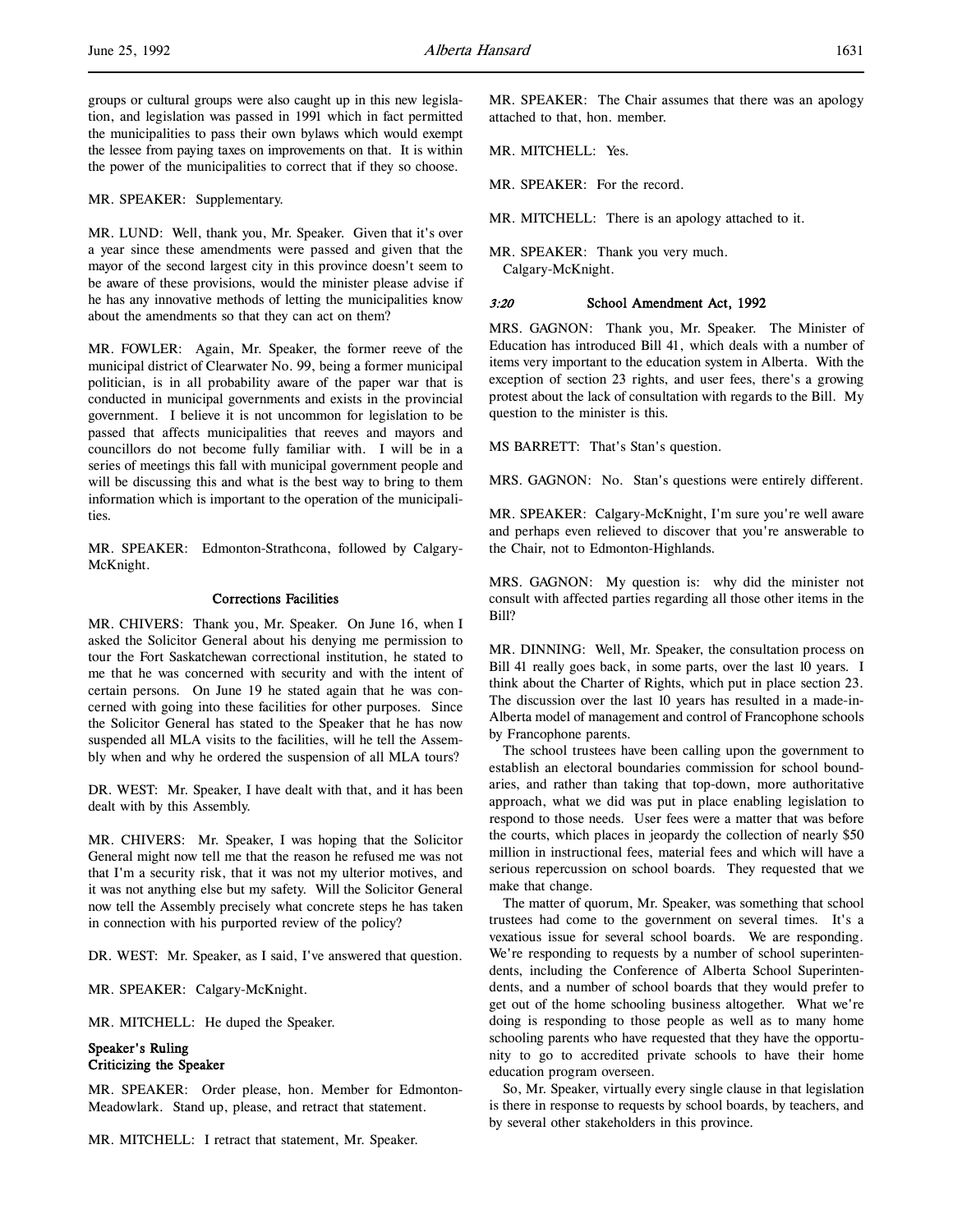I agree with the minister that the consultative process for article 23 parents and user fees produced consensus and widespread support, so why didn't the minister use the same process for the other items? My second question is: will the minister delete all items in the Bill except governance and user fees until he has consulted with other stakeholders?

MR. DINNING: Well, Mr. Speaker, I have to ask: what is the flip-flop of the hon. member? What will it be tomorrow? Yesterday at 3:45, before the media, she called for taking user fees out of the Bill altogether, and then at 4:30 she released a press release calling for legislation to deal solely with minority language rights and user fees. You know, I'll be interested to know the hon. member's and the Liberal Party's position when we meet again, because it changes from one hour or from one day to the next.

MR. SPEAKER: Now, the normal allotted time for question period has expired. However, the Chair has had communication from the Minister of Health wishing to respond to some questions raised by Edmonton-Highlands on a previous day.

The Minister of Health.

# Nursing Care

MS BETKOWSKI: Mr. Speaker, I'd like to respond to a question raised on June 18 by the hon. Member for Edmonton-Highlands. The member referred to a letter written to me by a Mr. Marc Horton concerning the care of his late mother at an Edmonton acute care hospital. First of all, I would like to extend my sincere sympathies to Mr. Horton and his family for their recent loss. I have received Mr. Horton's letter, and I can assure the House and I will Mr. Horton that I will also be responding fully to him personally to the questions raised in his letter in view of the confidentiality provisions in the Health Act. I've been told that the board of the Grey Nuns hospital will also be in contact with Mr. Horton to answer his questions and concerns. It would be inappropriate for me to debate the case in the House.

The Member for Edmonton-Highlands also raised the question as to whether the Canada Health Act had been violated in this matter. The information that my department has received and which they passed onto me indicates that no such violation has occurred in this case.

MS BARRETT: Mr. Speaker, it is difficult to believe that there has not been a violation of the Canada Health Act when a Canadian citizen who pays taxes and health care premiums has been told to hire a private nurse to attend to his mother, who is wrongfully but nonetheless placed in an acute care hospital for almost all of the last six months of her life. My question to minister is: will she undertake now to find out how frequently people are being asked to subsidize the hospital system out of their own pockets by having to hire private nurses to attend to patients during the night shift?

MS BETKOWSKI: Mr. Speaker, I won't make that undertaking to the hon. member nor do I believe it is right to be provoked into discussing circumstances that the hon. member is not aware of in this particular case, and I will not be provoked into it because it would be a disservice to my portfolio and the oath that I took. Mr. Horton has raised some questions with me. If other Albertans wish to raise questions with me, they can do so. I will be responding to him very fully, and I would give that undertaking to the House, but I will not breach the confidentiality provisions of the Hospitals Act and other Acts in health under which I must operate as well.

#### MR. SPEAKER: Thank you.

Are there any guests to be introduced?

Points of order. First, from a matter yesterday, the Minister of Forestry, Lands and Wildlife regarding some maps, in response to Edmonton-Jasper Place.

# Point of Order Factual Accuracy

MR. FJORDBOTTEN: Yesterday, Mr. Speaker, in responding to the point of order raised by the hon. Member for Edmonton-Jasper Place, I said that I would review the map filed by the member and report back to the Assembly. Today I'm pleased to file with the Assembly a current, totally accurate map indicating the critical wildlife habitat areas that the government received in the Three Sisters/Crown land exchange.

Mr. Speaker, if I may make two brief comments with respect to the maps in question. First, I'd like to say that in comparing the map I'm filing today with the map the member filed yesterday, it's clear that the government secured all of the land identified as critical wildlife habitat area that was on the member's map with the exception of a very small amount that was designated as private land. Secondly, we obtained critical wildlife habitat from Three Sisters in addition to the land that was identified on the member's map.

So to sum it up, Mr. Speaker, the member's implication that we promote commercial development without giving very serious consideration to critical wildlife habitat is, as this map shows, totally inaccurate, and I stand by my statement of Tuesday.

MR. SPEAKER: Very briefly, because this is the second time that the member is speaking to the same point.

MR. McINNIS: I'm afraid that the minister has got himself in even deeper now. The map that he's tabled today shows the subject lands swapped: in yellow the land which was given to the Crown by Three Sisters, in pink the land that was given to Three Sisters by the Crown. I thought he said that they acquired the critical wildlife habitat except for a small portion. Well, I've just marked that portion green on my map. I don't know what he considers to be a small portion in his book, but it looks to me like at least three quarter sections of land and probably considerably more than that. So what the minister has done is in fact confirmed that there is proposed development on critical wildlife habitat, and that's that area shaded in green. So, you know, I think we haven't made very much progress with respect to his outrageous allegation that my question was totally inaccurate. In fact, it's proved to be deadly accurate and demands a response: herewith, forthwith, now.

# 3:30

MR. SPEAKER: Herewith, forthwith is not going to happen. It's obvious we have here a continuing disagreement between two members. The Chair certainly is not going to rule on it at this moment, herewith, forthwith, and certainly encourages both members to go out and compare maps together. Perhaps they may even want to compare maps of where they might go on holidays when the House rises about January 30 or something. I really don't believe it's up to the time of the House to be dealing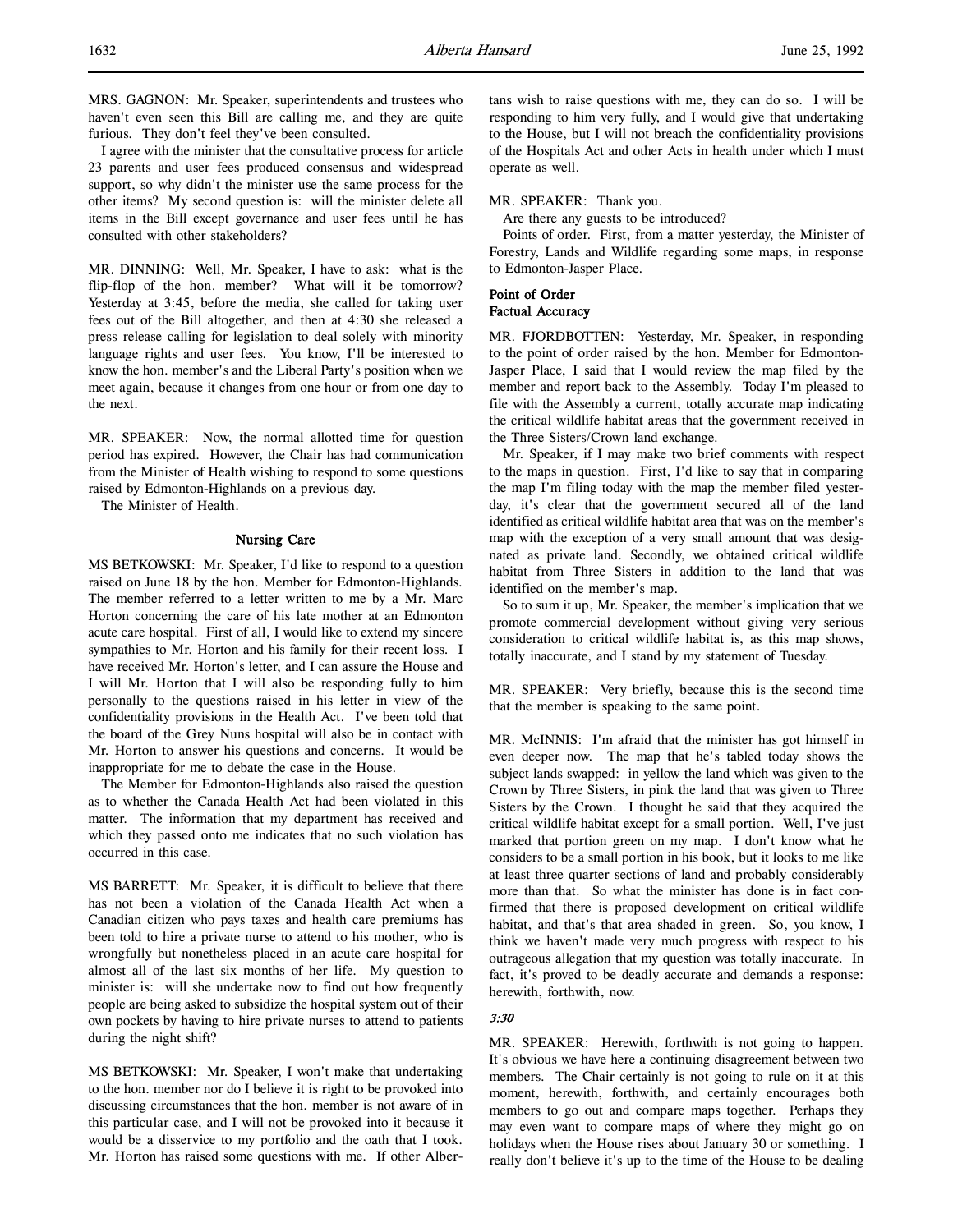# Point of Order Privilege Ruling

MR. SPEAKER: The Chair was given notice by note during question period that the Member for Edmonton-Strathcona wishes to raise a point of order.

MR. CHIVERS: Thank you, Mr. Speaker. I'll be very brief, because I think the point that I wish to raise, being a procedural point, is very simple and straightforward. I rely on Standing Order 15(6), the relevant portion of which reads:

Mr. Speaker may allow such debate as he thinks appropriate in order to satisfy himself whether a prima facie case of breach of privilege has taken place,

and Standing Order  $11(1)$ , with respect to the Speaker not being part of a debate before the Assembly.

My point is a question of procedure. I'm not challenging the ruling that you gave yesterday regarding the Solicitor General's denial of my access to the Fort Saskatchewan correctional institution. What I am questioning, however, is the procedure with respect to the matter. My concern is in relation to, as I've notified you, Mr. Speaker, the portion of your ruling wherein it states the Solicitor General's decision to put in abeyance all visits while he reviews the existing policy. My concern is that I was never advised of this by the Solicitor General or in any other manner with respect to this being a position that he had adopted. Indeed, contrary to the statements that he'd made in correspondence and in the Assembly, this was never suggested as a reason.

I realize that the Speaker has to on occasion when dealing with these matters obtain information from outside of the House, but my concern is that prior to the ruling I was never given an opportunity to be aware of or to comment on the information apparently provided by the Solicitor General. It seems to me that in the circumstances, the Solicitor General had an obligation to make that information available to me so that I might have had an opportunity to comment on it and point out the inconsistencies with respect to the Solicitor General's previous statements regarding his reasons for denying my access.

MR. SPEAKER: Well, thank you, hon. member, but if you say that's not challenging the decision, it comes precious close to it. The matter is simply this, which has occurred in previous instances of purported points of privilege: that the Chair does indeed have the right to request further documents. As a matter of fact, in this case I requested of yourself, and you were kind enough to provide, a copy of a letter. In this case also the Chair requested documentation from the Solicitor General in an attempt to be absolutely fair in making the decision. Not only that, the Chair took an extra amount of time to be certain that we could handle all aspects of the issue. Therefore, this is not a point of order, and the whole matter rests.

# Point of Order Imputing Motives

MR. SPEAKER: During question period today, Edmonton-Whitemud, a point of order.

MR. WICKMAN: Thank you, Mr. Speaker. Citations: Standing Order 23(i) and Beauchesne section 417. Of course, 23(i) refers to imputing false motives, and Beauchesne 417 makes reference to answers "should not provoke debate."

There are two points that I want to raise on this matter, Mr. Speaker. First of all, the Premier made reference that I was putting down barbers. I don't know where that came from, because not once, and the Blues will show it very clearly, did I refer to barbers. I don't know where barbers came out of it. I referred to a former candidate of the Tory party, never once referring to a barber. I referred to "candidate"; I referred to "person." The second point that I would raise is that he made reference to an appointment for a period of time in the mayor's office in the city of Edmonton, which is like apples and oranges. [interjections] Again, it's imputing false motives.

MR. SPEAKER: Order. [interjections] Order.

MR. WICKMAN: We're talking in terms of a political office. What the Premier does in his office is his business as far as I'm concerned; what I do in my office is my business. We're talking here about a commission paid for by taxpayers' dollars, and it's totally different. Mr. Speaker, I would ask that you rule and you ask the Premier to strike those references.

MR. GETTY: Mr. Speaker, if you'll check the Blues, I said that I gather the hon. member doesn't like barbers. I can gather what I want from his questions. Frankly, I thought I was extremely fair to the hon. member. I never even pointed out about his colleague sitting beside him who popped in as chairman of the CNR suddenly without any particular qualifications. So I think the hon. member doesn't mind complaining, but he's got thin skin when somebody comes back at him. I mean, this is a place for grown-up people. If you can't handle it, get out of it.

MR. SPEAKER: On this point of order, I'd be very interested.

MR. McINNIS: A number of notes are being passed about these green arm bands. I'd just like to file a statement explaining what it is. [interjections]

MR. SPEAKER: Order please. The Chair is in the midst of deep contemplation trying to figure out the exchange that took place and therefore will have to take a look at the Blues. At the moment it seems to be quite an interesting interpretation of what a point of order is, but the Chair will check with the Blues.

head: **Orders of the Day** 

# head: Written Questions

MR. GOGO: Mr. Speaker, I move that the written questions on today's Order Paper stand and retain their places.

MR. SPEAKER: Thank you. On the motion, Calgary-North West.

MR. BRUSEKER: Just a few comments on this motion, Mr. Speaker. The hon. Minister of Advanced Education has moved that we let the written questions stand on the Order Paper. There are 16 questions on the Order Paper today, all of them presented by the Liberal caucus. Many of them have been on the Order Paper since this Legislature came back in in late March; in other words, better than three months ago. I would suggest that certainly in that time span the government can decide whether or not they are . . .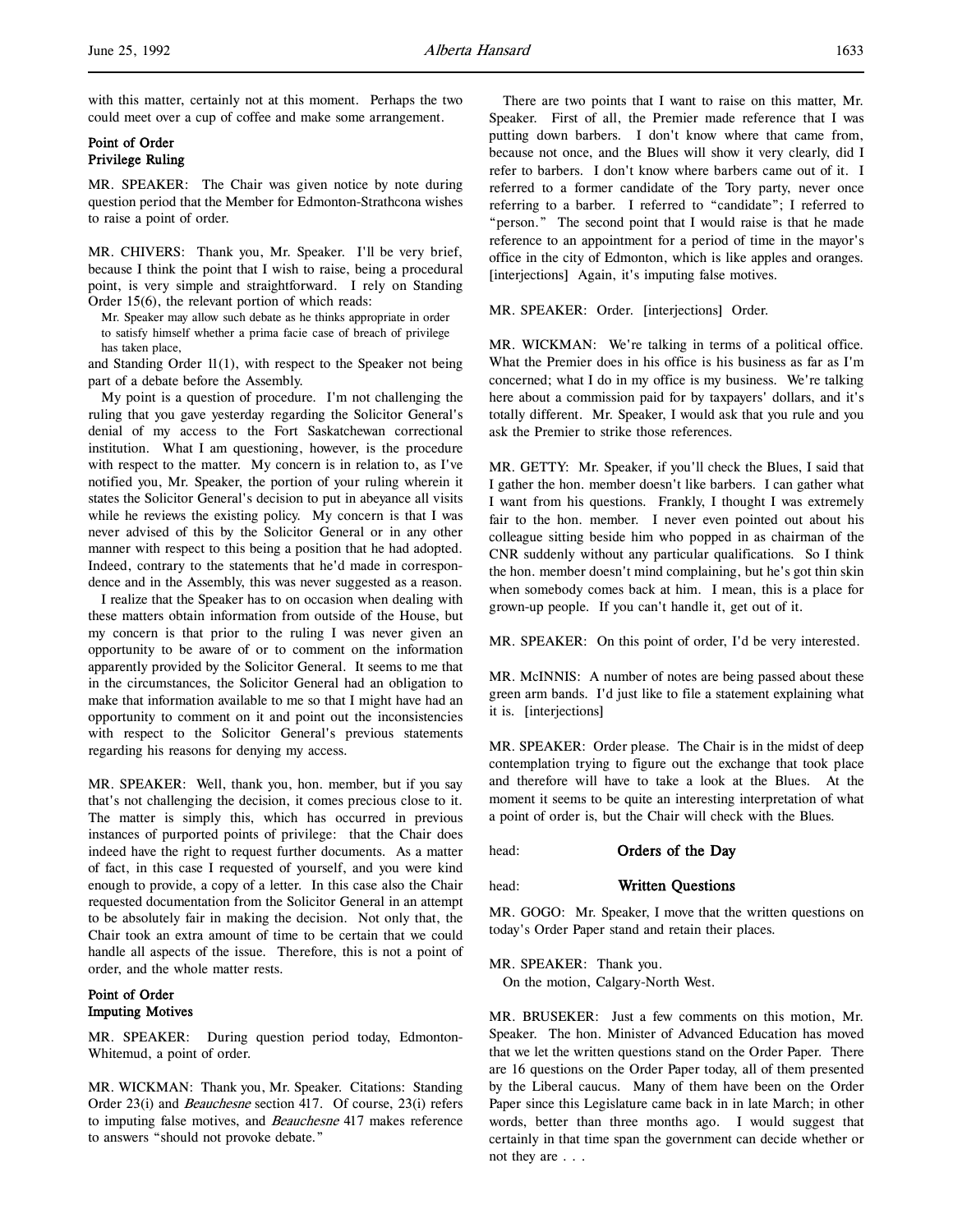# Point of Order Debate on Procedural Motion

MR. McINNIS: Point of order. I was just curious when we started to allow this as a debatable motion again. Last year and then earlier this year there was a memorandum from the Chair stating that this procedural motion was no longer debatable. Is it debatable today?

MR. SPEAKER: Thank you, hon. member. If we could pause for a few moments. The Chair apologizes to the House, but there are at the moment only about six different issues floating through here in terms of motions and so forth. Some of them are of extremely sensitive procedural matters, so perhaps we could just take a three-minute break. I ask the apology of the House.

HON. MEMBERS: Agreed.

MR. SPEAKER: Thank you.

[The Assembly adjourned from 3:40 p.m. to 3:55 p.m.]

MR. SPEAKER: Thank you, hon. members. The Chair apologizes for the inconvenience to all members. It's one of those ongoing challenges of trying sometimes to interpret Standing Orders. With the establishment of the committee dealing with legislative matters, one of the things put forward to all members by the Chair on behalf of the Chair and Table officers was that it would be very helpful to have a rewrite consolidation of Standing Orders so that we have all the things occurring in one place that really relate to each other.

What we have been able to glean is that our procedure has been, and the date of the memo to all members actually was – I see here, though, that it was directed to the House leaders. The Chair will cure this by reissuing this memo, and it will be sent to all members. Our understanding basically is this: a procedural motion, as moved today by the Deputy Government House Leader that all written questions stand and retain their places, is a motion which is not debatable. When we have a motion which is similar for motions for returns, that all stand and retain their places, that is procedural and that is not debatable. But when you have a motion of a procedural nature that says that some stand and some are taken up, the interpretation is that that will be debatable. So again that then means, after consultation with all three parties, that the procedure we had commenced is invalid for today.

head: Written Questions (continued)

MR. SPEAKER: Therefore, the Chair should just put the question as moved by the Deputy Government House Leader before the House: that all written questions stand and retain their places on the Order Paper.

[Motion carried]

#### head: Motions for Returns

MR. SPEAKER: The Deputy Government House Leader.

MR. GOGO: Thank you, Mr. Speaker. I move that the motions for returns on today's Order Paper stand and retain their places with the exception of the following: motions for returns 193, 194, 197, 232, and 304.

MR. SPEAKER: Thank you. Call for the question?

HON. MEMBERS: Question.

[Motion carried]

#### Gainers Inc.

193. Mr. Hawkesworth moved that an order of the Assembly do issue for a return showing copies of all agreements between the government, 369413 Alberta Ltd., and Gainers Inc. with respect to the payment or nonpayment of any debts or advances owing by Gainers or its subsidiaries.

MR. SPEAKER: The Member for Calgary-Mountain View.

MR. HAWKESWORTH: Thank you, Mr. Speaker. This motion is an attempt to get an accounting from the government as to who's paying for what debts in regard to these publicly owned enterprises, or I should say publicly controlled enterprises. It's all part of the freedom of information and access to information expectations that have been created by this government with the Speech from the Throne, that there's, you know, a new way of doing business and an openness about doing business. So in regards to that, given that these are entities for which the taxpayers have a liability and an interrelated liability, this information would help us to understand who owes what to whom.

Thank you.

MR. SPEAKER: On behalf of the government, the Treasurer.

# 4:00

MR. JOHNSTON: Mr. Speaker, I have said before in this House, in those matters which pertain to Gainers certainly, that the government is in the midst of several legal actions surrounding the Gainers subsidiaries, the government, the government and Mr. Pocklington, Mr. Pocklington and Gainers. Suffice to say that there is an extensive amount of litigation currently under way on the matters pertaining to Gainers.

Mr. Speaker, we are guided in this House by the authorities, authorities which are far reaching in their understanding as to what may or may not be provided to the Assembly. Despite our willingness to provide all information to the opposition parties so that they can attempt to be informed in the matters, we nonetheless are still guided by some fairly important and over-arching considerations which deal with, and we are guided by, the work cited in Beauchesne. Accordingly, because Beauchesne is quite clear on this issue, in particular is quite clear in section 446(m) wherein the guidance is given to the government determining whether or not certain documents should be exempt from production, it indicates that those matters which are "before a court of justice or a judicial inquiry of any sort" shall not be provided in the Assembly.

# [Mr. Deputy Speaker in the Chair]

That makes good sense, Mr. Speaker, to the extent that it would prejudice our position in a court of law. We're not too sure just what strategy is being used by our lawyers to ensure that the information is provided through the court process, but it is, after all, the final arbitration of our case. We'll be in the court system, and from time to time we'll be appearing. Hearings for discoveries have been held, and the court is now proceeding to hear some of these arguments on a wide range of issues, a wide number of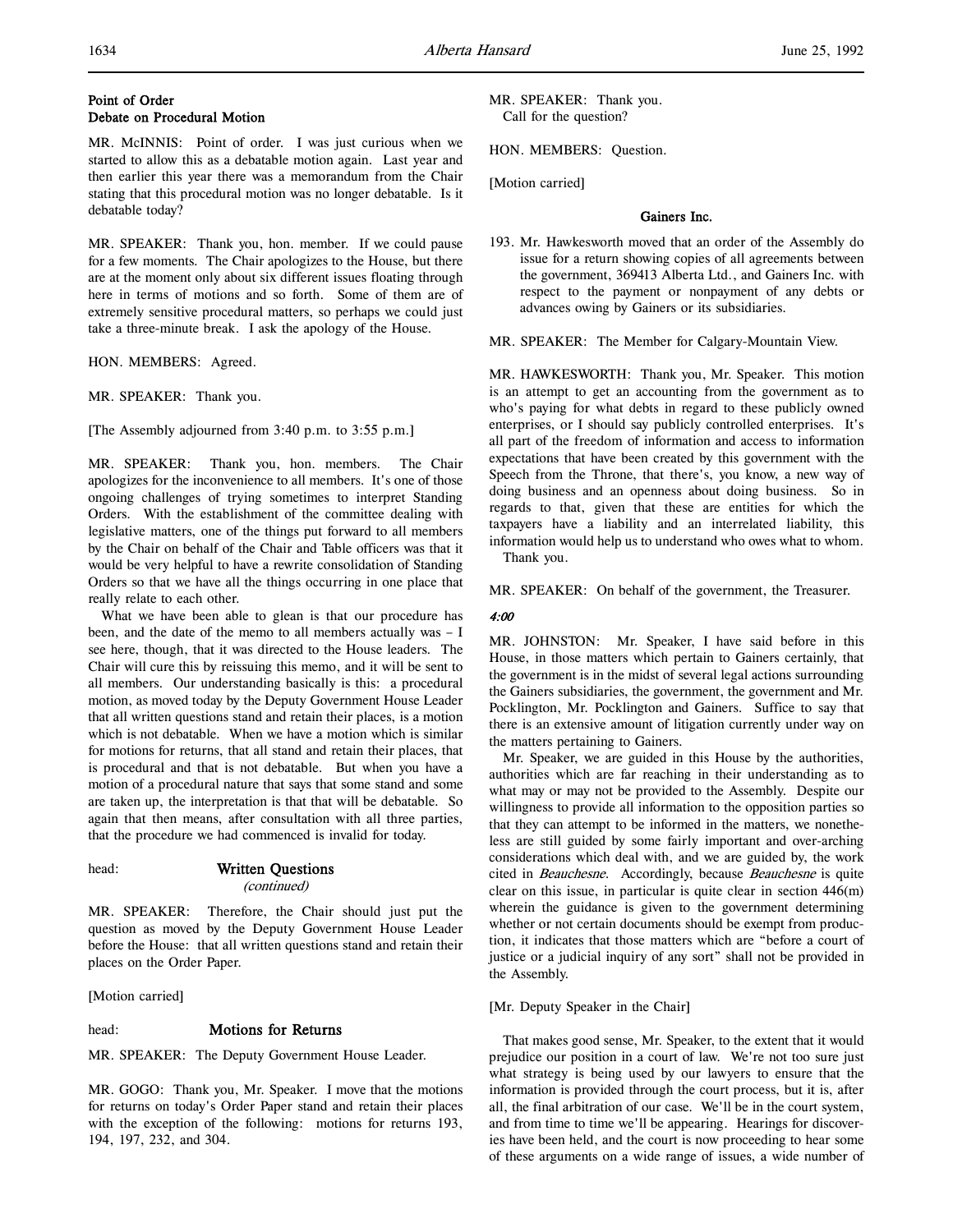actions which constitute a considerable amount of money which will benefit, if we're successful, the taxpayers of Alberta.

Accordingly, because our own standing orders with respect to the sub judice convention can be found I think in a general way under Standing Order 23(g), certainly, where the sub judice privilege is provided, and also in 446(m), as I've noted, it would be in contravention both of *Beauchesne* and the way in which this Legislature operates – its history, its traditions, and its rules – and also would be foolish on a simple, logical basis, because we do not want to prejudice our position in front of the courts, in particular in this action surrounding Gainers.

Accordingly, Mr. Speaker, on those matters which deal with anything surrounding Gainers – and I deal at this point with 193, but I know that in abbreviated form I'll make the same arguments very soon – we will be refusing those motions for returns.

MR. HAWKESWORTH: Well, Mr. Speaker, this has to do with entities now owned by the government. They belong to the taxpayers. Presumably the minister is saying that if a suit with somebody else is before the courts, somehow that's justification for hiding from the people of Alberta what their position is. You know, I can't believe that a board of directors of a private company would keep from their shareholders this kind of information. That's really all it is. The Alberta taxpayers, because of the actions of this government, have now found themselves to be the shareholders of various companies, many of which owe debts to one another.

We know that at one point the government provided a \$6 million direct loan to Gainers. There was a \$55 million loan guarantee. We can find in the public accounts and in the Budget Address their lines of credit here, but now a whole interlocking network of companies and relationships has been established that acts somewhat as a veil of secrecy that has fallen over all of these affairs. We know now, for example, that it's the government and not Gainers that's paying the interest on the \$55 million loan guarantee. Why is that the case? How would that harm the interests of the government in a civil suit? How would that harm the interests of Mr. Pocklington? It's simply a matter between the government and a company that it now owns.

Really, Mr. Speaker, this Provincial Treasurer is hiding behind the coattails of the courts in order to fail to provide elementary and basic information that ought not to be denied to the people of Alberta. It's quite simple, straightforward. There is no reference to Mr. Pocklington, and Mr. Pocklington already has this information anyway. You know, it doesn't harm Mr. Pocklington's suit; it doesn't harm the government's suit. It's just a convenient excuse to prevent the government from providing basic information and accounting to the people of Alberta. That's all that the Provincial Treasurer is. Let the record show that when it comes to this government, there is no such thing as freedom of information or access to information; there is no such thing as willingness to provide information about the business affairs of the government. What there is is a willingness to hide their mismanagement, hide their business dealings from the people of Alberta.

That's all they're willing to do: quite willing to hide behind the courts or whomever is convenient at the moment; the Auditor General in the case of NovAtel. They're just willing to use any excuse, anybody that they can find to hide behind. In fact, the way that they've structured 369413 Alberta Ltd., by not having a hundred percent of the shares of that company in the ownership of the government, now it effectively removes that from the Auditor General. So in some cases, in terms of being the Auditor General and reporting some of this information to the public – you know, on one hand when they want to hide, they'll use the

Auditor General, and on the other hand when they want to hide, they'll deny things to the Auditor General. It's just a government that uses whatever is convenient to keep the public from knowing what's in the best interests of the public even if it may not be in the best interests of this government and its accountability to the public.

HON. MEMBERS: Question.

[Motion lost]

#### Gainers Inc.

194. Mr. Hawkesworth moved that an order of the Assembly do issue for a return showing copies of the audited financial statements of Gainers Inc. for the fiscal years 1989, 1990, and 1991, including the statements of nonconsolidated subsidiary companies.

MR. DEPUTY SPEAKER: The hon. Member for Calgary-Mountain View.

MR. HAWKESWORTH: Thank you, Mr. Speaker. This would seem to me to be fairly straightforward information. I look forward to it being provided by the minister.

MR. JOHNSTON: Mr. Speaker, the government will be rejecting this motion. I have already cited fairly specific references in our own code of conduct here in the Assembly. Beauchesne in particular and our own Standing Orders make it very clear that in those matters which are before the court, we would prejudice our position if we were to provide any information outside of the court process. Accordingly, we will not be providing that information to the Legislative Assembly. I'm sure at some point in due course it will be coming.

I remember the Member for Edmonton-Kingsway actually had some financial statements. He couldn't add them up in any event, so as a consequence it's unlikely that any of those people from the socialist parties are going to understand financial statements when they have them in their own hands anyway.

Accordingly, we reject this.

MR. DEPUTY SPEAKER: The hon. Member for Edmonton-Jasper Place.

MR. McINNIS: Thank you. Mr. Speaker, I've heard spurious logic before and spurious argument in debate, but I think we're close to setting a record here. Surely the Provincial Treasurer understands that if he's citing *Beauchesne* as a reason that he ought not to provide this information, he should be asking the Speaker to rule it out of order. I mean, if it's improper to ask for this information, then the Chair would have no choice but to rule the motion out of order and it couldn't come to a vote in the Assembly, but clearly the Chair has not ruled that. Therefore, the Beauchesne citation has no relevance to whether the government chooses to make this information available to the Assembly or not. If he wants to hide behind *Beauchesne*, then he should take the honourable course and raise a point of order.

The issue that's before us today is whether the people who are in the end liable for any financial losses arising out of the sordid Gainers' mess – the loan guarantees and the loan – have any right to know what kind of agreements the government signed on their behalf.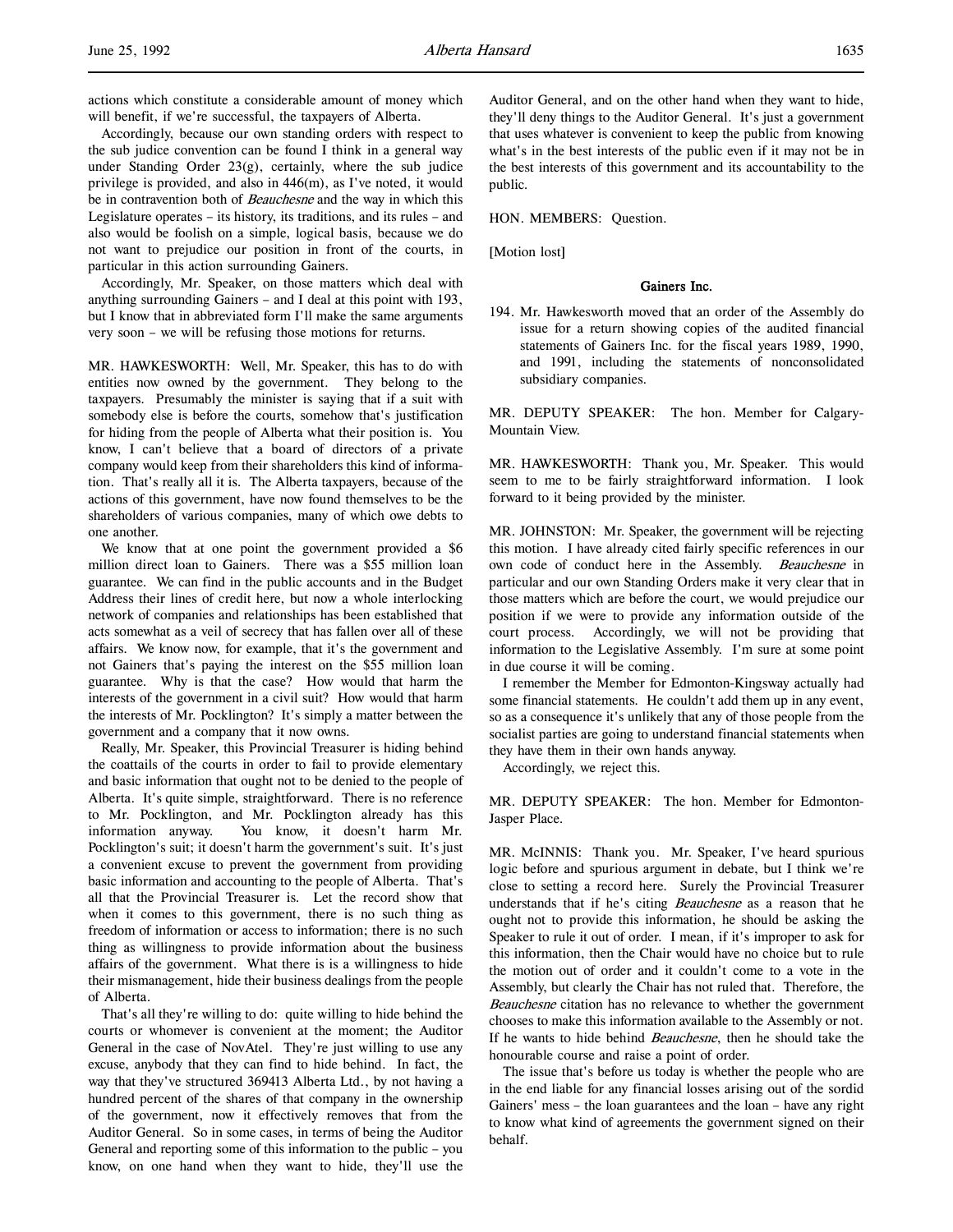4:10

l,

My late colleague the former Member for Edmonton-Strathcona, Gordon Wright, observed once in this Assembly that it ought not to be proper to pay out funds under an agreement which is secret, because the funds are public. In fact, it ought not to be legal, and perhaps it isn't legal; I don't know. I'm not here to make a legal argument, simply to force the government to admit that they and they alone are politically responsible for the decision to withhold this information from the elected members of this Assembly, who represent the people of the province, and by denying us are also denying those people who sent us here. They have some right to know what's being done with their money, particularly as it involves one Peter Pocklington, a person with close though fading political ties with the government. It's probably the case that there isn't an elected Tory around who would allow himself to be photographed with Peter Pocklington, but it must be said that there were days when that was not the case, and clearly those days preceded this loan situation. [interjection]

The Treasurer shouted across the floor a reference to the mayor of the city of Edmonton. The mayor and the council of Edmonton are in the process of attempting to negotiate with this Mr. Peter Pocklington about the construction of a new stadium. We can appreciate what a difficult thing that is because of who Mr. Pocklington is and the fact that all the deals that he makes end up in court and in litigation. Nobody in this day and age wants to put taxpayers' money behind something that's going to end up in this kind of a mess. We know for sure that this particular deal didn't perform the way it was supposed to. We know that assets were seized; we know that there are lawsuits and counterlawsuits; there have been allegations made that the loans were given as a result of a political commitment made at the time that the Gainers' strike was settled: all very serious matters before the public. I think the public does need to know the factual basis for these deals being made and the unravelling of them. I think that's a very simple proposition.

If the Treasurer has some reason why he doesn't trust Albertans with that information, he should say so. But to raise the good book Beauchesne in these contexts is clearly a smoke and mirrors act by the Treasurer. I don't believe he should be allowed to get away with it.

MR. HAWKESWORTH: Mr. Speaker, Motion 194 asks for nothing else than audited financial statements of a company owned and controlled by the people of Alberta. Now, what kind of a government is it that takes over a company on behalf of the people of Alberta and is unable and unwilling to provide them with audited financial statements?

MR. JOHNSTON: How do you know they're audited, Bob?

MR. HAWKESWORTH: How do I know they're audited? If they're not audited, that's even – I can't believe an accountant in this place, a member of a professional association of accountants in Alberta, would tolerate the people of Alberta owning and controlling a company that doesn't have audited financial statements. That's how I know that they're audited. I would think that if the Provincial Treasurer is unable in his capacity as Provincial Treasurer to also uphold the standards of the accounting profession, then I would think it would be all the more reason for him to remove himself from his current responsibilities. Of course, if he would like to give us unaudited financial statements, if that's what he wanted to do, he could, I suppose, come in and try and move an amendment to the motion. You know, the record

Now, you go back to the Speech from the Throne, Mr. Speaker, just three months ago. Here it is highlighted:

My government is determined to respond to changing needs.

Here's the opportunity for this government to do that. The Speech from the Throne goes on:

New access to information legislation will be introduced to ensure my government's policy of full disclosure of information is protected in law.

That's the commitment, Mr. Speaker. I'd like to know who wrote it and whether the government believed it when they asked His Honour the Honourable the Lieutenant Governor to read it on March 19, 1992. Was it an idle promise, an empty promise that they had no intention of fulfilling?

You know, there couldn't be a weaker standard for them to try and meet in this newfound intention to disclose information than to simply ask for audited financial statements of a company owned by the government of Alberta. Nothing could be less innocuous in order to test the government's commitment to this promise, yet here it is, Motion for a Return 194, and the Provincial Treasurer says for some reason, because some court case somewhere is going on, that somehow covers these financial statements and therefore they can't be tabled in this Assembly.

That is unprofessional conduct and is certainly not conduct in keeping with the so-called intention, the determination to respond to changing needs which we got from the Speech from the Throne and the promise to implement a policy of full disclosure of information. Not only is that promise not fulfilled by any legislation being introduced on the Order Paper; even an innocuous request such as represented by Motion for a Return 194 is denied as well, Mr. Speaker. The Provincial Treasurer should be ashamed of himself.

HON. MEMBERS: Question.

MR. DEPUTY SPEAKER: The question having been called on Motion 194, all those in favour, please say aye.

SOME HON. MEMBERS: Aye.

MR. DEPUTY SPEAKER: Opposed, please say no.

SOME HON. MEMBERS: No.

MR. DEPUTY SPEAKER: The motion fails.

[Several members rose calling for a division. The division bell was rung]

# 4:20

[Mr. Speaker in the Chair]

[Eight minutes having elapsed, the Assembly divided]

| Gibeault    | Mitchell  |
|-------------|-----------|
| Hawkesworth | Miolsness |
| Hewes       | Pashak    |
| Laing, M.   | Sigurdson |
| McInnis     | Woloshyn  |
|             |           |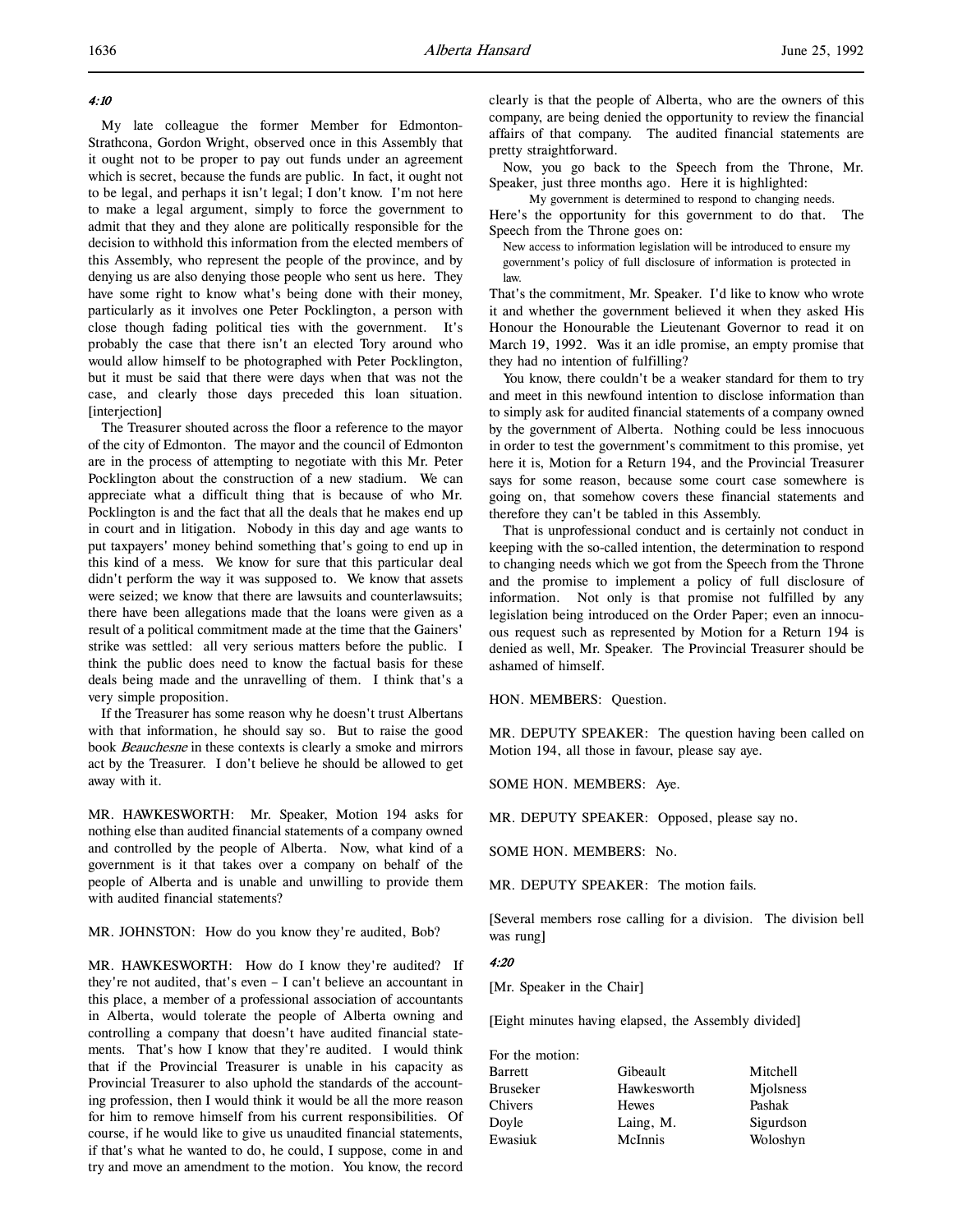| Against the motion: |             |              |
|---------------------|-------------|--------------|
| Ady                 | Fjordbotten | Musgrove     |
| <b>Black</b>        | Gogo        | Nelson       |
| Bogle               | Horsman     | Oldring      |
| <b>Bradley</b>      | Hyland      | Orman        |
| <b>Brassard</b>     | Isley       | Paszkowski   |
| Cardinal            | Johnston    | Payne        |
| Cherry              | Jonson      | Schumacher   |
| Dinning             | Kowalski    | Severtson    |
| Drobot              | McClellan   | Sparrow      |
| Elliott             | McFarland   | Weiss        |
| Evans               | Mirosh      | Zarusky      |
| Fischer             | Moore       |              |
|                     |             |              |
| Totals:             | For $-15$   | Against – 35 |

[Motion lost]

| head: | Public Bills and Orders Other than                  |  |
|-------|-----------------------------------------------------|--|
| head: | Government Bills and Orders                         |  |
| head: | Second Reading                                      |  |
| 4:30  | <b>Bill 212</b>                                     |  |
|       | <b>Endangered Species and Endangered Spaces Act</b> |  |

MR. SPEAKER: Edmonton-Jasper Place.

MR. McINNIS: Thank you, Mr. Speaker. It gives me a great deal of pleasure to be able to move second reading of Bill 212, an Act to protect Alberta's endangered spaces and endangered species.

#### [Mr. Deputy Speaker in the Chair]

This legislation resulted from some research that I began a little over two years ago looking at how various countries around the world address this problem of how to protect and preserve the biodiversity of our planet. As I think all members by now must be aware, the environment is a complex web of interaction between various living organisms with the presence of nutrients and sunlight. That fabric of biodiversity has been described by some as like a spider web: you can pull away bits and pieces of it and the structure will stay intact for a while, but it gets to a point where the whole thing collapses because supports have been removed.

The world as we know it is a very rich place when it comes to different life forms. I recently reviewed a paper prepared by the Worldwatch Institute, Worldwatch Paper 78 entitled On the Brink of Extinction: Conserving the Diversity of Life. They estimate that perhaps on our planet there's somewhere between 10 million and 30 million different species of plants and animals. The vast majority of those are insects. We have categorized and named, if you like, some 875,000 species of insects, but there are probably between 10 million and 30 million species that exist, most of them in tropical countries.

In the case of the province of Alberta we are blessed with a reasonable amount of biodiversity, although it's nothing like the tropics. Within the province of Alberta there are probably about 90 species of mammals, 250 species of breeding birds, 50 species of fish, 10 species of amphibians, and eight reptile species, and something in the neighbourhood of 2,000 different plant specimens. So while we do enjoy a rich and diverse ecological structure, with 17 different bioregions in the province, the diversity of our plants and animals is nowhere near as great as it is in many parts of the world. You know, the grand total of the species in

the province of Alberta is probably under 2,500 different species. When a species of plant or animal approaches extinction, I think that's a very serious matter in the province of Alberta and clearly something that every member in this Assembly ought to be concerned with.

The Worldwatch paper quotes some research by a British environmental consultant named Norman Myers trying to extrapolate from some research that he's done the fact that in our world today there are probably 50 to 150 species that become extinct every day of the week. Nobody knows for sure because we don't know about all of them. From some research that he's done, he estimates that

two-thirds to three-quarters of a million species are at risk in the tropical forests alone. Pressures on other species-rich habitats such as coral reefs and wetlands raise the ante. One million species – out of a total of 5 million – [known in the tropics] are at risk of extinction by the end of this century.

That corresponds to a loss of one-fifth of the earth's diversity, which is a very serious problem. If we lose one-fifth of the biological diversity of our planet, that portends a great deal of danger into the next century and beyond. I don't think it takes too much imagination or too much argument to make the point that this is an issue that needs to be addressed and addressed in a fairly direct way.

In the United States of America there are presently 617 species which are on the federal government's official list of endangered or threatened species. In Canada we have a similar list which is put out by the Committee on the Status of Endangered Wildlife in Canada, which operates under the auspices of the Canadian Wildlife Service. They report every year. The 1992 report was just issued in the month of May. Canada has at present 227 species of plants and animals on the endangered list; 18 were added in the last year. What I think is of greater concern is that the number has been expanding as time goes on. So we do have a problem; we have a problem right here in Canada. Some of these endangered species are here in the province of Alberta as well, and that's what this Bill attempts to deal with.

The Bill is modeled to a fair extent on the American legislation passed in 1973 called the Endangered Species Act, and it has had some success. Since that time there have been seven species removed from the endangered list because they became extinct, but six species were removed from the list because they had recovered from the status of being endangered. So it is possible, with concerted action on the part of a number of people, agencies, and programs, to do something, to make a difference. That's what we're elected for in this Assembly, to try to do something and make a difference on behalf of things that we believe in. I'm certain that every member of the province believes that our wildlife is a very precious natural resource. I don't mean that in the commodity sense. I mean it in the sense of being a very important part of the world that we live in, and we, as good stewards of our planet, ought to do what we can to preserve and to protect that biodiversity.

Now, turning directly to the province of Alberta, the Alberta fish and wildlife branch publishes periodic reports on the status of Alberta wildlife. The most recent I have is March 1991. Now, they use a different terminology than is commonly used. Commonly the term "extinct" is used to mean it no longer exists anywhere. "Extirpated" means no longer known to exist in the wild but exists perhaps in zoos or other places like that. "Endangered" means facing the threat of imminent extirpation or extinction through all or a significant portion of the natural range. "Threatened" means likely to become endangered if the factors affecting the situation don't become reversed. "Vulnerable"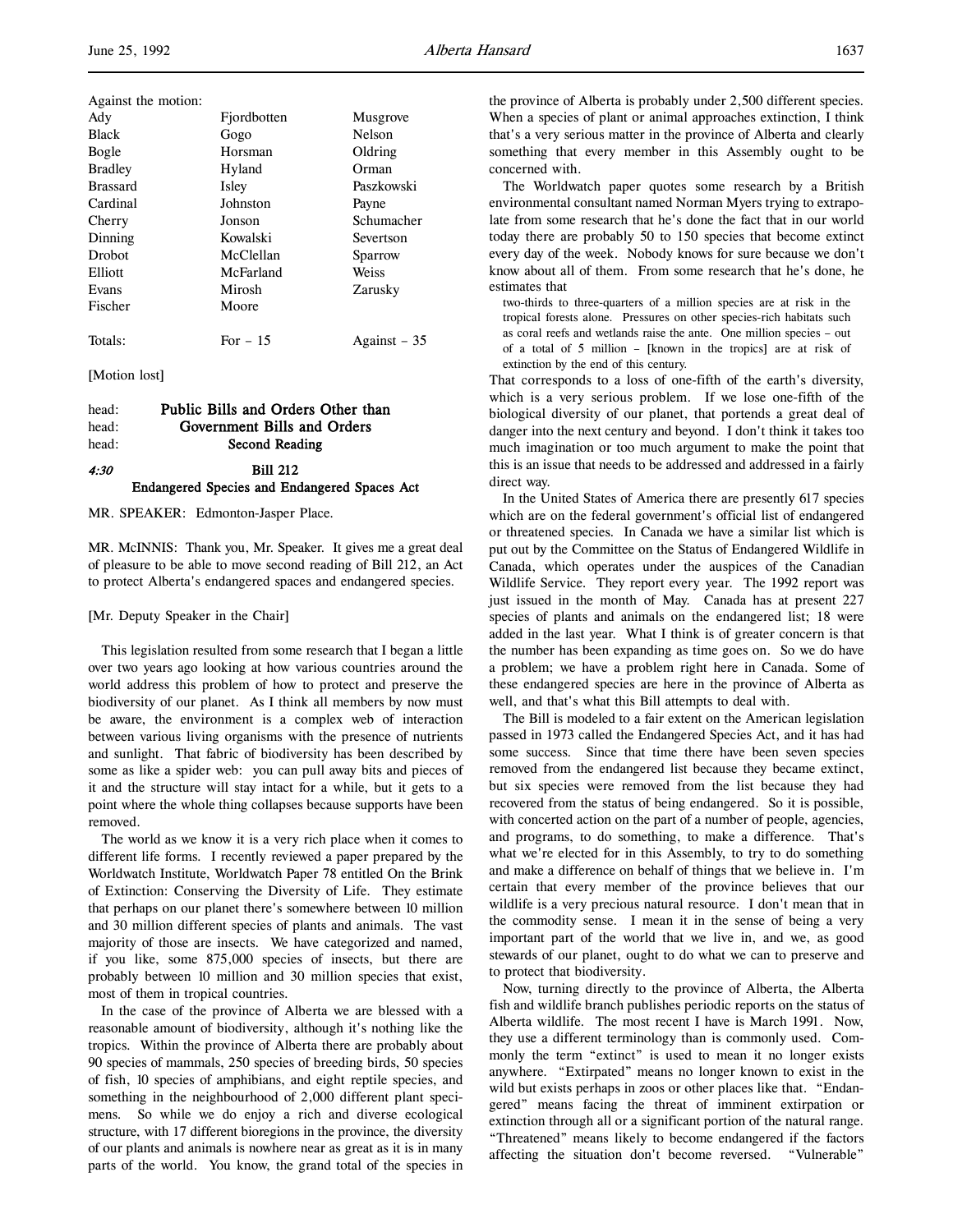means not a threatened species but particularly at risk because of lower, declining numbers, occurrence in restricted areas, or at the fringe of its range for some other reason. That's the commonly used terminology.

But in the Alberta government that common terminology isn't used. They use a colour-coding system where red is the most at risk. I guess that would correspond in most people's judgment to endangered species. The other codes are blue, which means they're also at risk but the threats they face are less immediate, and then there's yellow, which are sensitive species that are not at risk; green, species not at risk; and then they have an undetermined category as well. I don't know the reason for the difference in terminology, but I do know that the fish and wildlife branch has identified a number of important species which are in the red category, which means that they're very seriously at risk, in serious trouble. Their populations are nonviable or at immediate risk of declining to nonviable levels in Alberta. They have or will be considered for designation as endangered species. Now, in that category we have a number of mammals, which again we don't have a great many species of to begin with.

Humanity of course is one of them, but we have only about 90 species of mammals in the province of Alberta, and we find that in the red category there are a number of species of mammals which are recognized as being endangered. They include – I'll just find my list here, Mr. Speaker. [interjection] Well, of course the woodland caribou is one of them. Thank you to Edmonton-Meadowlark. This is a very confusing report to sort through, to be sure. Here we have it. Mammals on the red list: the black-footed ferret, the swift fox, the wood bison, the woodland caribou, and the yellow-cheeked vole. So it's five species out of 90. That's a fairly large number. There's a much longer list of birds: Baird's sparrow, the burrowing owl, the ferruginous hawk, the greater prairie chicken, the loggerhead shrike, the long-billed curlew, the mountain plover, the peregrine falcon, the piping plover – which, by the way, is a species threatened by the Buffalo Lake project – the trumpeter swan, the upland sandpiper, and the whooping crane. That's quite a large number in that category, about a dozen which are considered to be endangered in the province of Alberta.

#### 4:40

Of the very small number of reptiles, a remarkable number, two out of eight, are in the endangered category: the short-horned lizard and the western hog-nose snake. Among amphibians, again we have only 10 species in the province of Alberta; three are in the endangered category.

I don't believe we can consider ourselves a great success story when it comes to the protection of our wildlife resources in the province of Alberta, so I think we have to do something. Doing something does not necessarily mean designating more lands for wildlife, although goodness knows we have enough of those. We have in Alberta forest land use zones, wildlife sanctuaries, ecological reserves, natural areas. These are all different types of land use designations where quite different rules apply. We have provincial parks, prime protection zones. We have national parks. The government for propaganda purposes likes to include Indian reserves, military reserves, and Metis settlements among protected lands. I think it's a bit of a stretch to say that those are there for the purpose of wildlife protection. It's a kind of crazy quilt, a patchwork of concepts used for protecting lands for environmental purposes or some other purpose.

When an Albertan wrote to me, I was a little surprised to learn about cattle that were grazing in a wildlife sanctuary – you know, commercially raised cattle – and forcing some of the ungulate population out of the way. So I wrote to the Minister of Forestry,

Lands and Wildlife. He wrote back to me saying that the wildlife sanctuary was "established to prevent hunting from the road. No animals are allowed to be shot." He said – and this is a direct quote from a letter written to me by the minister – "Wildlife sanctuaries are established only to control hunting, not other activities." Well, Mr. Speaker, there are a lot of activities that can have the effect of threatening our endangered wildlife that don't involve hunting, lots and lots of them, so I really think we need a different approach than the one that's been taken so far.

I also think we have to recognize that wildlife habitat must be found on private land as well as public land. We simply can't allow all the wildlife supporting activity to take place on Crown land and throw away all the habitat that's on private land. Many groups are involved in private-land conservancy at the moment. A number of them enter into agreements with private land owners and pay them money in return for an easement and a commitment to maintain portions of their land in a natural state. I think that's a very good approach, and I'm very supportive of what's being done. The Environmental Law Centre has done a lot of work promoting private-land conservancy and trusts and so forth. They made a number of excellent suggestions for amendments to Bill 23 currently before the House, which regrettably the government didn't act upon. This Bill, Bill 212, does provide for the use of incentives to private land owners to maintain wildlife habitat on their property and suggests that it be done through a system of assessment relief and property taxation relief.

There are other concepts: an idea put forward by Edmonton-Meadowlark in debate on Bill 23, that the government should purchase development rights from some private land owners in order to prevent them from subdividing and try to arrest the trend toward urban sprawl. That's another approach as well. This Bill embraces the idea of providing incentive to private land owners and, occasionally, if there's a necessity, acquiring land into the public sector for the purpose of making sure our wildlife resources are protected.

I would like to acknowledge a number of studies that were done on this general problem by public advisory committees to the Environment Council of Alberta as part of their conservation strategy project, an incredible, amazing series of studies about the province of Alberta from an environmental point of view. One in particular which caught my attention, entitled A Place for Wildlife, was published in November 1989. It lays out a lot of the considerations in a very readable fashion. It points out among other things the tremendous commercial value of our wildlife resources, the amount of money spent by people who simply go out to observe nature: photographers, bird-watchers, hunters. The wildlife industry in North America is estimated to be a \$63 billion industry. That's a staggering sum of money, and that's just in North America itself. So we face a very substantial economic loss quite apart from the environmental, spiritual, and emotional values we attach to wildlife.

# [Mr. Jonson in the Chair]

The point this Bill makes is that wildlife need a place. A Place for Wildlife is the title of the study. You cannot protect endangered species without protecting the endangered spaces they inhabit. That relationship is basically what the pith and substance of this legislation is all about. It's based on the idea that you need first of all an independent monitoring agency to determine when in fact a species is threatened and when it reaches the endangered category. That really is a fairly simple, straightforward, scientific endeavour. That advisory committee then advises the government, of course, and it's able to trigger a certain mechanism, a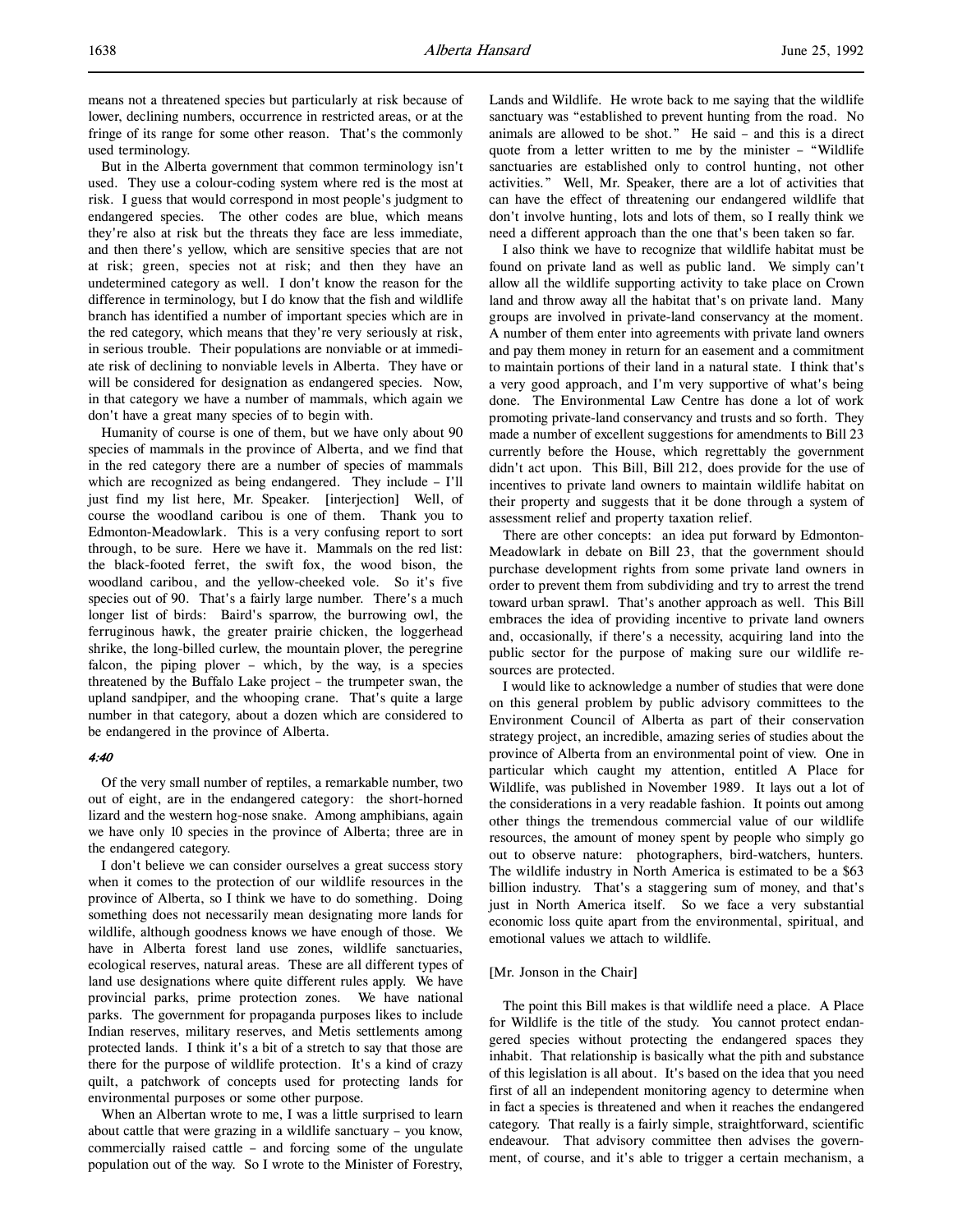formal mechanism, one which is legally defined and which in its essence is nonpolitical. It's not a political decision when to initiate a proceeding toward a rescue plan for a species which is in the endangered category.

There is, as I mentioned, the possibility of acquiring land if needed. It also commits the government to participate in the Canadian heritage rivers program. Often repairing an ecosystem is forgotten when we think about wildlife and wildlife habitat. It commits the government to the very straightforward completion of our system of ecological reserves so that we manage to set aside one viable area of an adequate size in each of the 17 biological regions of the province. It creates penalties for anyone who wilfully destroys animals that are in the endangered species category. That's basically the essence of it. It says that when we get to a point where it's this serious, everyone has a responsibility to pitch in towards a solution; it's not just government that can do it and not just a particular agency within the government. It relates to people who undertake any activity in the endangered space of an endangered species refraining from those activities and working together with others to find a plan to get the numbers back up. I think what this really says to us is that when species numbers reach those critical levels, there's a message for humanity, because we're the ones who control the institutions and most of the destructive activity that takes place out there in nature.

It's sort of like the canary in the coal mine: when the canary keels over, miners don't go deeper into the mine shaft; they get out into the fresh air. When our animals and plants and other species keel over, that's a warning to us that there's something wrong. If we heed that warning, we'll do something about it in a positive way and make sure everyone's involved. That's why I think we need this type of legislation, so people know where they stand and the procedure is clear. As it is now, you've got, as I said, all these different kinds of land use designations, some which operate effectively to protect wildlife and some which don't. You've got all these agencies, some of which are doing a terrific job, some a so-so job, and some not very much at all. This kind of transcends all that and says we've got a job to do and everybody has to be part of it.

I commend this Bill to the members. I hope we have an opportunity to go through the details in Committee of the Whole.

#### 4:50

MR. ACTING DEPUTY SPEAKER: The Member for Banff-Cochrane.

MR. EVANS: Thanks very much, Mr. Speaker. I'm very pleased to rise to participate in the debate this afternoon. Certainly the two concepts enunciated in this Bill go hand in hand. Species cannot be preserved without protection for their habitat, and spaces can't be preserved or reclaimed without consideration for the living creatures that contribute to the overall ecosystem in any given area in our province. The protection and re-establishment of endangered species and spaces is an issue that all Albertans, Canadians, and, I daresay, human beings must be concerned about. We must also be concerned to prevent additional species or spaces from becoming endangered in the future.

I would suggest, Mr. Speaker, that the entire government caucus is cognizant of the importance of protecting of wildlife and our wildlands, and we do accept that responsibility from Albertans. We recognize society's collective responsibility to future generations.

MR. McINNIS: Thanks for your support.

MR. EVANS: The hon. Member for Edmonton-Jasper Place has just thanked me for my support, and certainly I do support the concept, Mr. Speaker, of recognition and protection of endangered spaces and endangered species. What I hope to do in some comments I will be making is point out some of the very proactive approaches and reactions to this important issue and these important issues that the government of Alberta has taken in the past and confirmed as recently as spring of this year.

Mr. Speaker, just for clarification, within our government these matters fall within the jurisdictions of the ministers of Forestry, Lands and Wildlife; Tourism, Parks, and Recreation; and Environment. Bill 212, in my humble opinion, offers little or no advice as to how to further the protection of our plants and our trees and our wildlife and, I daresay, even our insects, which I'm sure the hon. Member for Edmonton-Jasper Place will recognize are in their own way an important part of ecosystems. I would suggest to the hon. member that Bill 212 is behind the times because it proposes initiatives which either were made public this spring by the government or have long been in place and in force.

I want to focus on some of the realities that I'm certain the member is aware of. Now, let's talk about what happened in Alberta on March 11 of 1992. On that day, Mr. Speaker, Alberta's ministers of the Environment and Tourism, Parks and Recreation met publicly with the international president of the World Wildlife Fund, His Royal Highness the Duke of Edinburgh, and in a joint news conference the Alberta representatives confirmed this government's substantial commitment to endangered species and spaces. One example is the ongoing protection of representative examples of Alberta's 17 designated natural landscapes. They also made a number of new commitments on behalf of the Premier and this government.

There's a commitment to the establishment of 21 new natural areas within the next year. I'm very pleased to report to the Assembly that I think two of those, and perhaps even a third, will be in Banff-Cochrane constituency, all in the Bow corridor. There's also a commitment to create the Alberta prairie conservation award. This award recognizes major contributions toward the conservation of Alberta's natural prairie and parkland areas by private individuals, groups, or organizations.

I would also like to restate the Minister of the Environment's comments at the news conference where he committed to the concept of the Canadian heritage rivers program and undertook to bring that to cabinet and caucus and work toward making the heritage rivers program a part of government policy. Again, I think that the Bill as proposed by Edmonton-Jasper Place is somewhat behind the times for those reasons alone.

Now, I'm also aware that the member circulated a March 18 media release that ignored the March 11, 1992, news release and the statement of facts from the hon. ministers. Now, these were facts that were publicly distributed fully seven days prior by the government. The news release on Bill 212, the Bill we're talking about today, was made public by the Official Opposition in conjunction with the Alberta Wilderness Association, and there were a number of what I would suggest were uninformed suggestions.

Number one, according to the release, Bill 212 was for the first time mandating "the protection of the habitat of endangered species through a formal, legal and non-political mechanism." Well, Mr. Speaker, Alberta has long protected endangered species and spaces, specifically, for example, under the Provincial Parks Act, which creates our parks and establishes the protection of species and spaces within the parks; the Wilderness Areas, Ecological Reserves, and Natural Areas Act, which aims to protect representative examples of the province's natural environ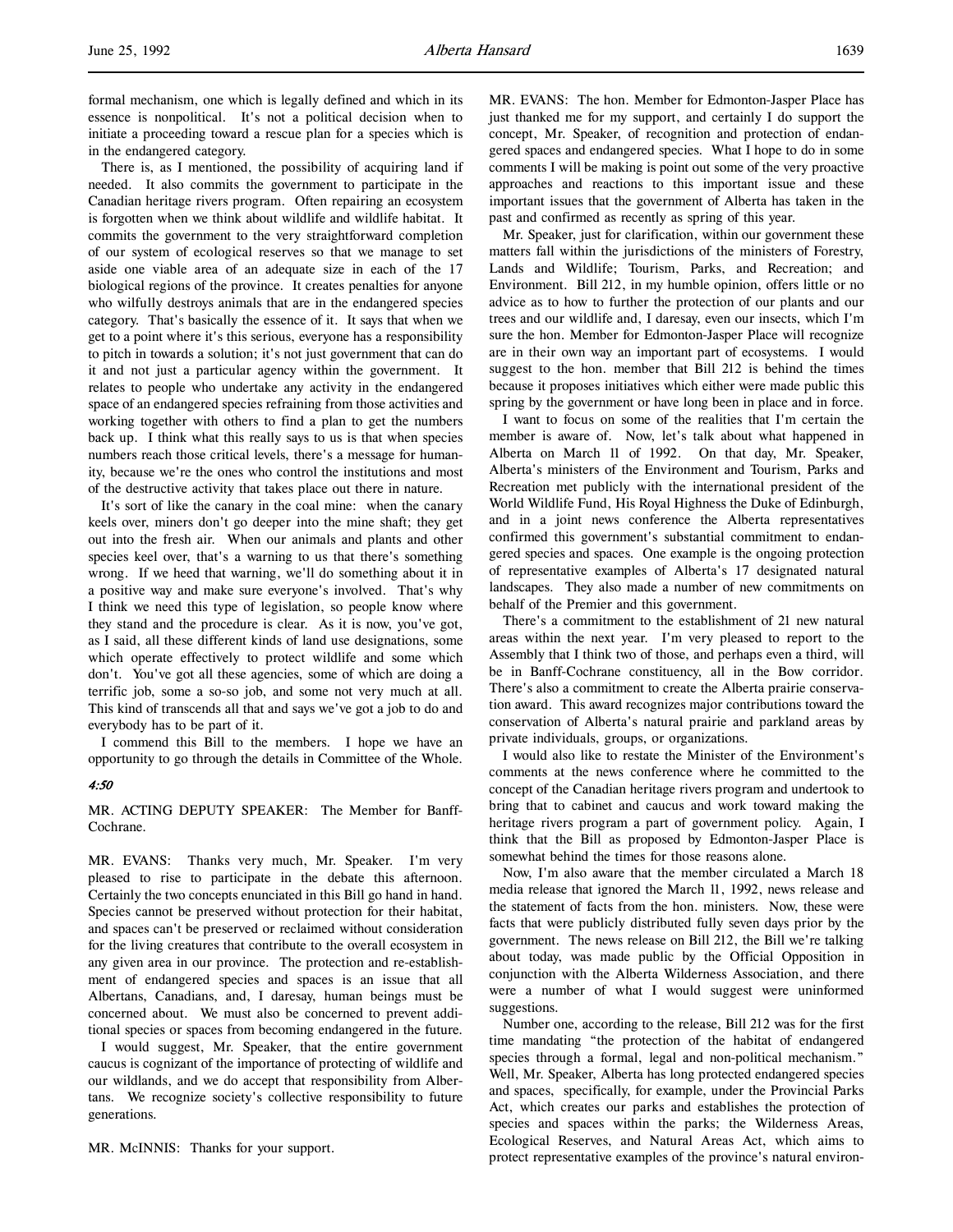ments and the preservation of rare or unique species and features; and the Wildlife Act, which aims to regulate the access, use, control, and management of wildlife sanctuaries, habitat development areas, migratory bird lure sites, and wildlife control areas. Also directly related to the topics in Bill 212 are the Willmore Wilderness Park Act, the Public Lands Act, the Forests Act, and certainly the soon to be proclaimed Environmental Protection and Enhancement Act. The Recreation, Parks and Wildlife Foundation Act, the Historical Resources Act, the Planning Act, and the Recreation Development Act all have general aspects in them that relate to Bill 212. Each of these Acts contributes to a comprehensive legislative framework that currently protects endangered species and spaces within Alberta.

Now, if the member is suggesting that we combine all this existing legislation under one new title, he might want to make that specific recommendation and bring it forward to the ministers who are involved. Certainly, being familiar with the Environmental Protection and Enhancement Act, I understand the logic of bringing all these things together to try to give a one-window approach, but I'm not sure that's practical given the breadth of lands that are involved and the number of portfolios that have some control to a greater or larger extent over these protected lands. Certainly I think it's food for thought, and I'd be prepared to consider it more fully.

The member also indicates in his release that Bill 212 "establishes an Advisory Committee on Endangered Species and Spaces whose members would include wildlife biologists as well as land managers (private and public)." This, Mr. Speaker, may be just reinventing the wheel. The Alberta government established the very credible Advisory Committee on Wilderness Areas and Ecological Reserves in 1981, and the government also created the Recreation, Parks and Wildlife Foundation advisory board in 1976. These groups conduct the business the member is recommending. If the member is suggesting making a change to a committee forum that is nonpolitical and totally scientific based, I think that view would not be shared by most members of this Assembly. While professional scientists on advisory agencies are of benefit, I certainly wouldn't ever suggest or recommend that such agencies would be limited by a legislated majority of scientists. There are many park specialists who aren't scientists, but they may be of infinite value nonetheless. In fact, their practical knowledge oftentimes is as valuable as their technical educational knowledge. Instead, committee members need to be representative of a broad cross section of Alberta stakeholders, as they are now under those boards and committees I've just mentioned.

# 5:00

Committee members must also come together as representatives of broad mandates of these various committees. The important thing is that group members must be objective enough to be able to accurately assess the evidence before them or as solicited by them, and from this they have to make intelligent recommendations to the minister involved. Now, the current selection process allows for the appointment of the best people for the job whether they be scientists or nonscientists alike. If the member has specific names he'd like to see appointed, I'm sure the ministers would welcome those suggestions.

The news release on Bill 212 also indicates that this Bill "commits the government to completing a system of protected areas, representing at least 12% of Alberta by 1997, including at least two large areas." Now, the member has made some comments about some of the areas that are protected, and he's talked about federal lands. For the record, Mr. Speaker, I would like to point out that almost 14 percent of Alberta's total of 164

million acres is protected today. This is, of course, greater than the 12 percent and greater than the 1997 expectation. In fact, there are currently 24 million acres of land under protection in Alberta, and I'm going to break that down so the hon. member will have that. As I understand it, there's approximately 10.62 percent protected by federal or provincial legislation, 2.4 percent nonlegislative protective zoning in the Eastern Slopes, and .66 percent under protective notation for ecological reserves and natural areas. That comes to a grand total, if my arithmetic is correct, of 13.67 percent.

Now, the total area of Alberta is some 66 million hectares, and about 62 percent of this is under provincial control as public land. More than 60 percent of all land largely in our forested area, our green area, is not settled. The government has also set aside two large parcels of land for protection, and the dedication of both protected areas was complete before the submission date for nongovernment Bills. I'm sure the hon. member is aware of that. Four hundred and forty-three square kilometres of the Lakeland in Athabasca-Lac La Biche is a provincial recreation area, and another 147 square kilometres of Lakeland is dedicated as a provincial park. The establishment of this provincially protected land has increased the provincially protected land by 22 percent.

Kananaskis Country, much of which is in the Banff-Cochrane constituency, is 3,653 square kilometres, and 501 square kilometres of that is Peter Lougheed provincial park. The Member for Edmonton-Jasper Place's release indicates that Bill 212 "commits the government to having ecological reserves of adequate size designated in each of the 17 sub-regions of Alberta." Now, the government has and maintains a long-standing commitment to protecting representative examples of these rare, unusual, or uniquely special ecological, biological, or geological features.

In fact, 4,340 square miles of Alberta land is set aside for ecological reserves, natural areas, provincial parks, and recreation areas. In addition to that, Mr. Speaker, 2.4 percent of Alberta, or 15,880 square kilometres, is a nonlegislated prime protection and critical wildlife protection zone in the Eastern Slopes, and there are now 13 established ecological reserves in Alberta, including Kootenay Plains, Athabasca Dunes, Crow Lake, Goose Mountain, Hand Hills, Kennedy Coulee, Marshybank, Plateau Mountain, Rumsey, Silver Valley, Upper Bob Creek, Wainwright Dunes, and the Whitemud Falls.

In addition, 35,585 hectares of land are under protective notation for natural area purposes, and those natural areas total 118. The natural area designation protects sensitive or scenic public lands from disturbance, and the notations ensure that public land is available in its natural state for use by the public for recreation, education, and natural heritage appreciation activities. Canmore Flats, Mr. Speaker, in my own constituency of Banff-Cochrane is one of those natural areas that I was very pleased to support. It was declared a natural area since my election in 1989, so I will take some credit for that along with a number of other people, visionary constituents of mine, who were also very supportive of this. Others I would like to include for the member's information: Caribou River, Fourth Creek, La Saline, McGregor Lake, and the White Earth Valley natural areas.

Now, the Member for Edmonton-Jasper Place and the Alberta Wilderness Association representative suggest that incentives for private landowners should be established to protect wildlife habitat. This is an interesting concept. It's a concept, quite frankly, that I have a great deal of interest in. There are some areas in the Banff-Cochrane constituency where I think this could very well be utilized. In fact, there's one half-section of lower foothills land in our constituency donated by the Perrenoud estate for the establishment of a wildlife park through this very program. There are a number of others as well that I think can take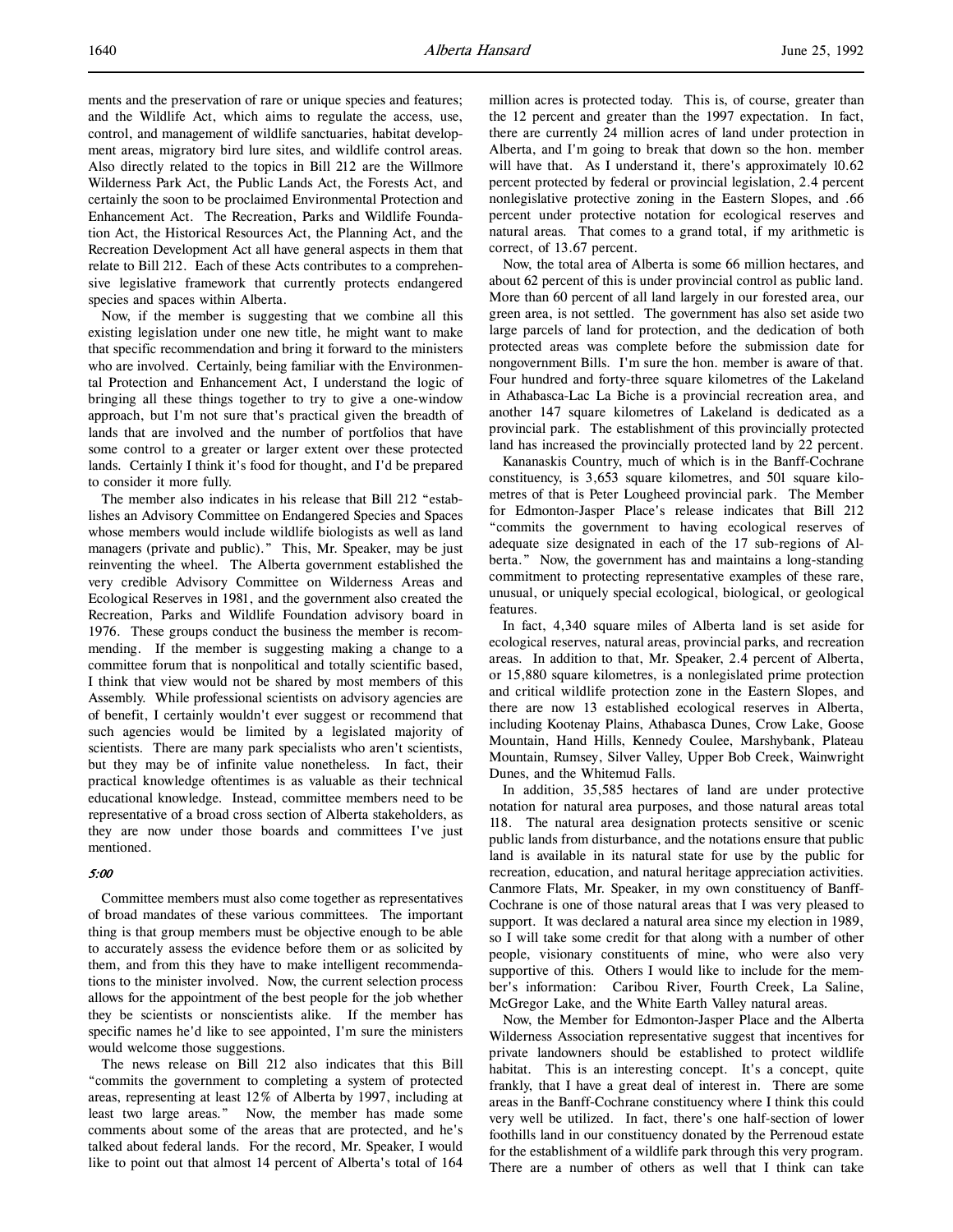advantage of this program. I'm sorry; I should have mentioned the venture fund which is managed by the Recreation, Parks and Wildlife Foundation.

I believe that the concept the hon. member was talking about is the concept of conservation easements. He's talked about protecting lands in their natural state. I would point out that it's not just lands in their natural state, because you can have lands that have been dedicated to agricultural production which have over a long, long period of time also served as habitat area for wildlife and can certainly be included in that description of conservation easement potential lands. I think that would increase our protected lands and also broaden the kinds of categories perhaps the hon. member is thinking of as areas that would fall within this kind of designation.

The Bill 212 news release suggests that the government should be able to acquire lands "for the protection or reintroduction of species, as well as for representation of natural ecosystems or unique natural features." I would suggest, Mr. Speaker, that the province is currently able to acquire property for the protection of species and spaces through whatever mechanism is necessary. We have the mechanisms in place; however, the government chooses to negotiate land for the purpose of habitat preservation rather than to force its way.

The member's release points out the need for fines for violations of the Act ranging from "\$500 for first offence for an individual and up to \$100,000 for subsequent offences by corporations." Regulations already exist in the Wildlife Act which refer to assessing fines to those who interfere with the protection of endangered species. The courts already can impose a fine well in excess of the \$100,000 suggested by the member, and there further exists a mechanism through which the public can report offences specifically against wildlife called the Report a Poacher program, which has been very, very successful in the province. The Minister of Forestry, Lands and Wildlife is with us in the Chamber today, and I want to make specific reference to him because he brought this program forward. It has received extremely good press and is recognized as a very novel, number one, and a very proactive approach to protecting our wildlife populations from poaching throughout the province.

Going back to fines, fines can also be imposed under the Provincial Parks Act or the Wilderness Areas, Ecological Reserves and Natural Areas Act against those who harm endangered or protected spaces. Unlawful acts against species or spaces may be reported through the RCMP or through government offices.

#### 5:10

Finally, Mr. Speaker, in his March 18 release, the member has indicated that Bill 212 "commits the government to participating in the Canadian Heritage Rivers Program." This is a full week after the Minister of the Environment made a government commitment to this program, as indicated earlier, on March 11. Now, that information was in the papers, it was on radio and on television, so I'm sure the member is aware of the commitment that has been made by the Minister of the Environment. He's very supportive of the heritage rivers program, and he's undertaken to bring that support to cabinet and caucus to attempt to make that a government policy.

I've presented evidence, Mr. Speaker, that the mechanisms are in place or the commitments have already been made by the government for each and every recommendation the member has made in sponsoring Bill 212. Why the member has chosen to ignore the many good works of the government and the many new programs that the government's considering and in the process of implementing, I don't really know. However, I do know

Albertans are aware that their government is an environmental leader, one that will ensure that the protection and preservation of our spaces and species is a reality, and I would suggest that the facts speak for themselves.

As a representative of some of Alberta's most fundamental environmental advocates, the wildlife and spaces activists in Banff-Cochrane, I'm surprised at the lack of information utilized in the formation of this Bill and some of the follow-up that the member has taken. I do recognize that Bill 212 offers us many good ideas, but I would also recognize that they've all been acted upon by our government. Therefore, although I do not endorse Bill 212, I certainly endorse the concept of protecting our endangered spaces and our endangered species, and my hat is off to our government for taking the action it has taken to date and has committed to take in the future.

Thank you.

MR. ACTING DEPUTY SPEAKER: The Member for Edmonton-Meadowlark.

MR. MITCHELL: Thank you, Mr. Speaker. I really want to take two tacks in this debate. First of all, I would like to address this Bill specifically in two ways: one, to say that I think by and large it is very good, and two, to say that there are areas where it could even be strengthened. But before doing that, I feel I must address to some extent what the Member for Banff-Cochrane has said in his apology for government policy such as it is. He is, of course, an apologist frequently for what this government does and doesn't do.

#### [Mr. Deputy Speaker in the Chair]

I was struck by his statement in defense of this government's initiatives to set aside, I think he said, 14 percent of this province in some form of designated protection zone or another. How he arrives at that figure is, to say the least, Mr. Speaker, suspect. In order to build the figure to the height he is arguing, 14 percent, it is clear he has included in that figure such things as Suffield and the Primrose weapons ranges. It's interesting how the government could take credit for that being a designated protection zone. The species there are perhaps ironically protected to some extent, if only because average, normal people wouldn't venture on there to do the things that tend to ruin the species and because the army doesn't have enough people doing enough things to destroy those species all by themselves. These animals aren't stupid, I guess, and they know they can go in that area with relative protection most of the year as long as they stay out of the way of the guns and the firing certain times of the year and the tactical weapons at certain points in the year and in certain parts of the ranges.

For the member to glibly argue that somehow we have designated sufficiently broad reaches of this province for protection by including the Suffield and Primrose weapons ranges is, Mr. Speaker, I think you would agree, to erode the credibility of whatever argument he is attempting to make. But even if we accept for a moment that some of the area of this province is set aside in ways that might be construed as protection – certainly the national parks are something the province has had difficulty encroaching upon, although from time to time they have tried. Provincial parks seem to be relatively well protected, although there are incidents where we could question commitment to even protecting them. But there is a range of designations – prime protection zones, wilderness areas – that raises serious doubt about the quality of the protection the government would argue exists due to these designations.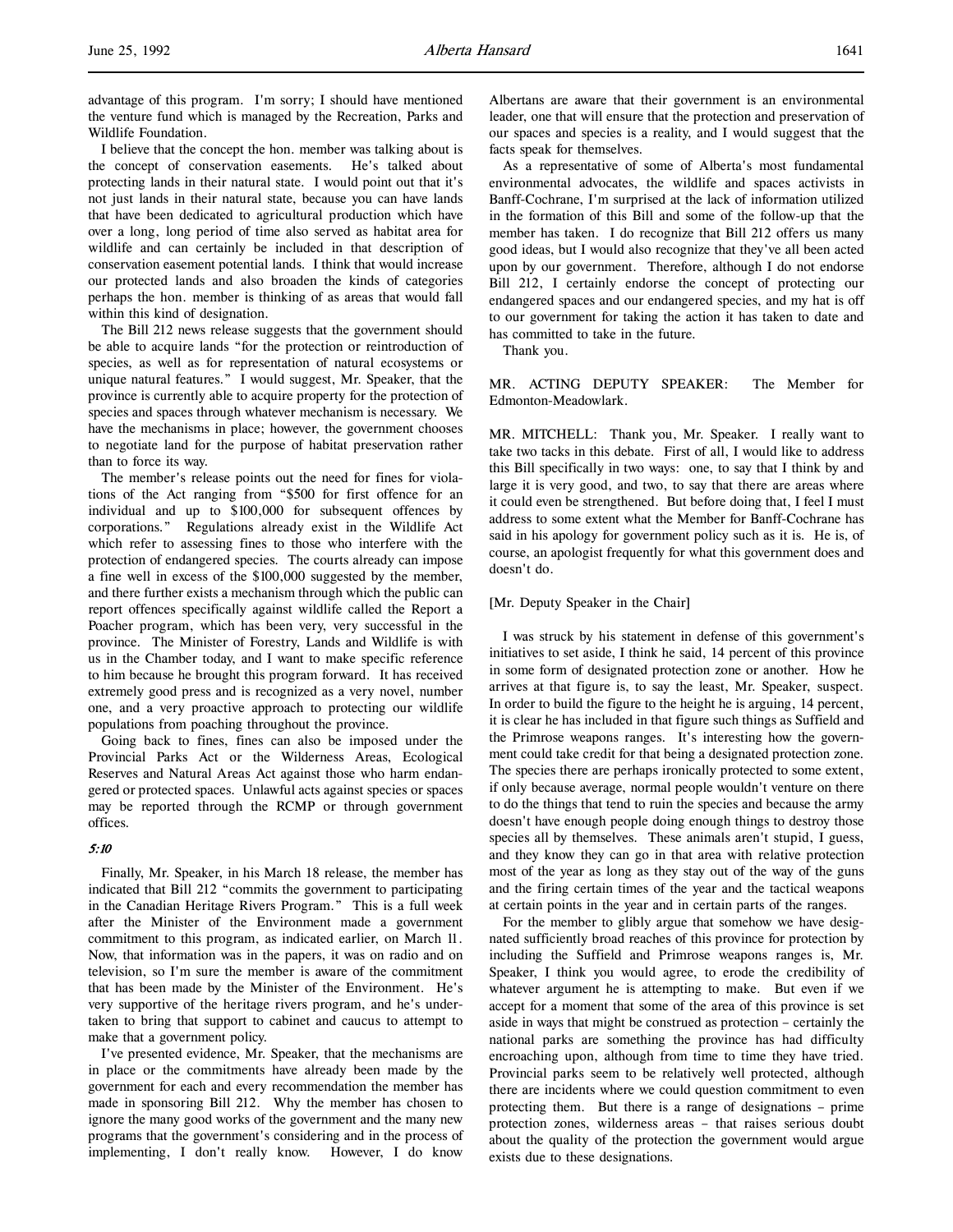Clearly, Mr. Speaker, when you learn of the possibility that the government would authorize the mining of age-old ice cubes that sink to the bottom of a Yuppie's drinking glass, that they would authorize that out of a wilderness protection zone or prime protection area, you probably have to consider that for that kind of designation to be correlated with protection is to stretch the imagination in ways that would create mental contortions. It is incomprehensible for this government to argue that areas they want to say are prime protection zones are in any way protected beyond the political whim of a given minister on a given day, and that is simply not protection.

The government will take a great deal of credit for setting aside acres and acres and acres of land in what is called the Kananaskis area, Mr. Speaker. But not even having to go beyond a superficial level of observation indicates that clearly only a relatively small portion of that area is provincial park that could be construed as truly protected. The rest of it is something called recreation area, which, beyond being designated a recreation area, brings almost no protection from the type of development or encroachment, within reason, that can be done in those areas. For this member to glibly argue that 14 percent of this province is protected and that is sufficient is for this member to raise serious questions about his credibility in making an argument of that nature.

I would like to point out that one of the strengths of this Bill is the manner in which it addresses the need to pursue the ecological reserves program much more dramatically and much more fully than this government has been inclined to do. I don't know what it is. I guess on the one hand they want to take credit for saying that they're committed to this ecological reserves program, and on the other hand they don't want to do whatever it is they have to do to demonstrate practically that commitment. We have only about three of the 17 ecological regions of this province properly preserved in ecological regions of sufficient size to be selfsustaining, and it is difficult to understand why in particular, Mr. Speaker, this government can't find the rest of them. In fact, I think the last one wasn't even initiated by the government. It was initiated by Husky, a corporation that was able to see an opportunity to set aside an ecological reserve and had to go to the government to beg the government to do it. This isn't government leadership; this is the government having to wait for the private sector to tell them that's okay.

One of the tremendous oversights, one of the great oversights in this program in this province is with respect to setting aside boreal forests. Mr. Speaker, we have two ecological reserves that set aside boreal forests, but they are very, very small. Given the vast tracts of this province that are old growth forest and given the vast tracts almost comparable in size that have been handed over to companies to log one way or another, it is very, very difficult to understand why the government can't simply set aside boreal forest ecological reserves of sufficient size to reflect their importance in this province, to ensure that they are not jeopardized in any way. I cannot comprehend what goes on in the collective mind, such as it is, of this government caucus that allows them simply to somehow accept this big lie that is promoted, this lie that we do not have environmental problems, this lie that we can somehow have sustainable no net loss over time of our old growth forest, this lie that seems to justify everything it is that they want to do, Mr. Speaker.

# 5:20

I would therefore like to emphasize that one of the strengths of this Bill is its reasoned and proper approach to the implementation of ecological reserves and of setting aside protected areas in this province. I think its strength, in addition, lies in the fact that it

does not want to be frivolous, to take chances with the biological diversity of this province, and the point has to be reiterated.

Mr. Speaker, whether or not there is an arrogance amongst us as human beings that we somehow are different and more special, that we are not in fact animals, the fact is that if those creatures out there are dying, there are reasons for that. The link between us and them and our need for an environment within which we can live is not separated. There is a link; it is not tenuous. If they're dying, then it is a progression, ultimately, for us. All the things that we attempt to preserve, all those materialistic things, in fact, that we attempt to preserve at any and all costs will ultimately pale by comparison with what we will be jeopardizing and could in fact lose if we cannot do the basic, the most simple, the most fundamental of steps, some of which are properly outlined in this Bill.

I would like to say that it is important to have an independent committee, a committee of experts who would supervise the process of administering endangered species/endangered spaces programs, who would have scientific expertise in part, and I can imagine there are other backgrounds that should be reflected on that committee as well. My concern is, of course, that there be the political will and the power behind that committee so that what it does doesn't amount to public relations, as would be the case with this government's efforts in many respects with quasi autonomous boards, that it would have the resources to do its job properly. This isn't by way of criticism; this is simply by way of emphasizing two important components for making that particular committee work properly.

If the Bill has weaknesses, they do not lie in what it does but perhaps in what it simply can't address, and that isn't a definitive or terminal criticism of this Bill. No Bill can do everything. I think it's important to note that fish, fish habitat, those issues are not addressed in this Bill as nearly as I can tell. Clearly they can be endangered. There are many incidents of overfishing in this province, in the northeast in particular, and there has been no effort on the part of this province, for example, to ban fishing during spawning seasons and so on, which would seem to be such a logical and easy thing to do that it's difficult to comprehend how it can be ignored by the government. The Act, I guess in a roundabout way by dealing with spaces, does address the issue of plant species, although it might be more specific on the designation of management policy or processes for dealing with rare plant species.

I think native participation in this process is important. Natives have rights now to hunt and fish in a way that isn't limited, and of course they have been guaranteed those rights, and those are important rights for them. I think that while no legislation should attempt to take those rights away, whether or not it could, it is important that there be a process whereby native peoples could be involved in joint management of endangered species so they can assist in protecting those species so unlimited hunting might not become a contributor to the demise of species. I can't imagine that native people wouldn't want to do that. I can imagine that there is a role for government to play in facilitating that. It isn't inconceivable that the committee contemplated by the member in this Bill could have native representation, and it isn't therefore inconceivable that that committee somehow could become at least part of the solution to this particular kind of problem.

I would say, Mr. Speaker, that this Bill deserves the support of the members of this Legislature. In fact, the Member for Banff-Cochrane has said explicitly that everything that's in it has been done, so it wouldn't hurt for them to support it once again. On that basis, I would call the question. Question, question, question.